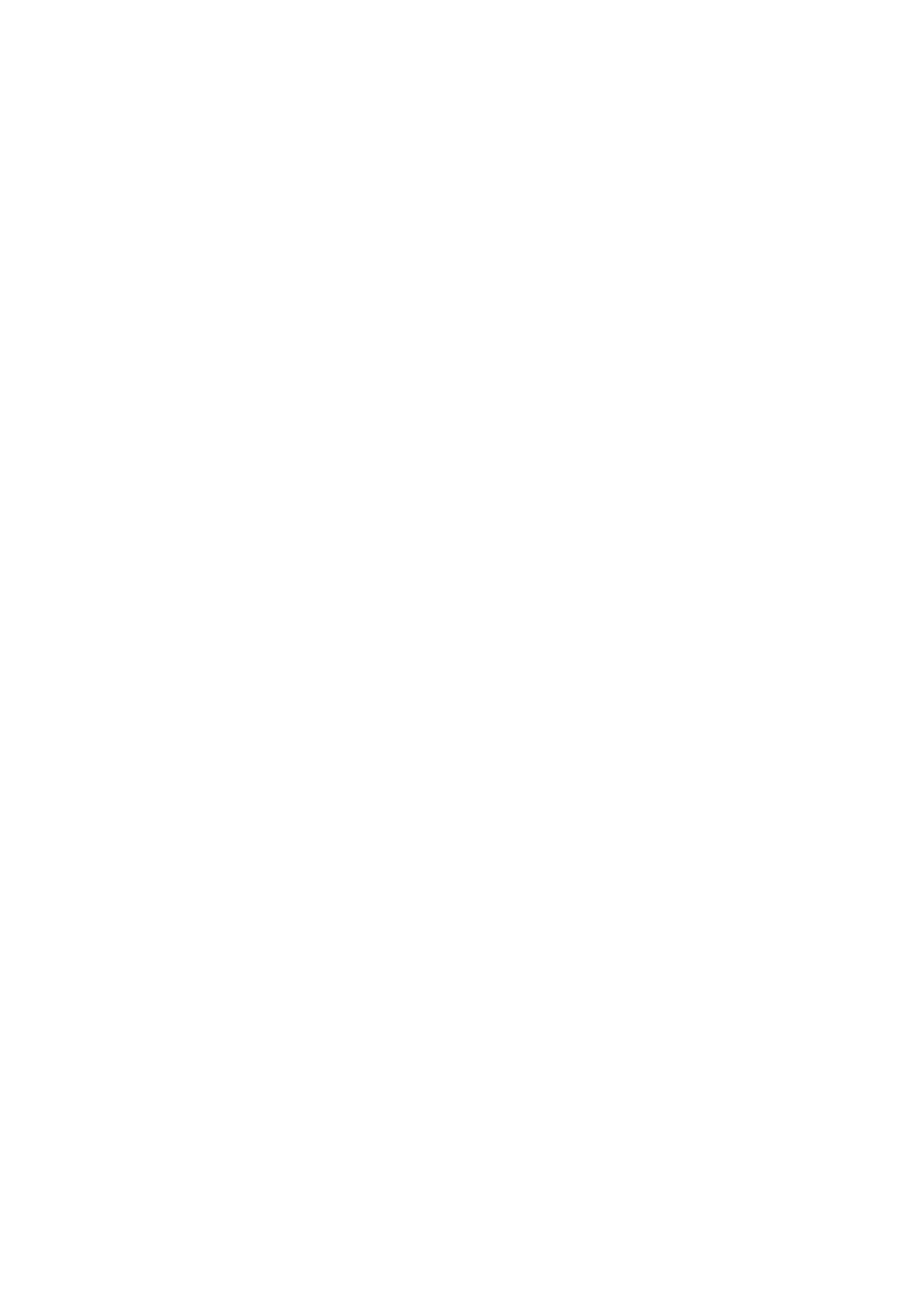

## **Post-Legislative Assessment of the Fraud Act 2006**

Memorandum to the House of Lords Select Committee for the Fraud Act and Digital Fraud

Presented to Parliament by the Deputy Prime Minister, Lord Chancellor and Secretary of State for Justice by Command of Her Majesty

June 2022

CP 680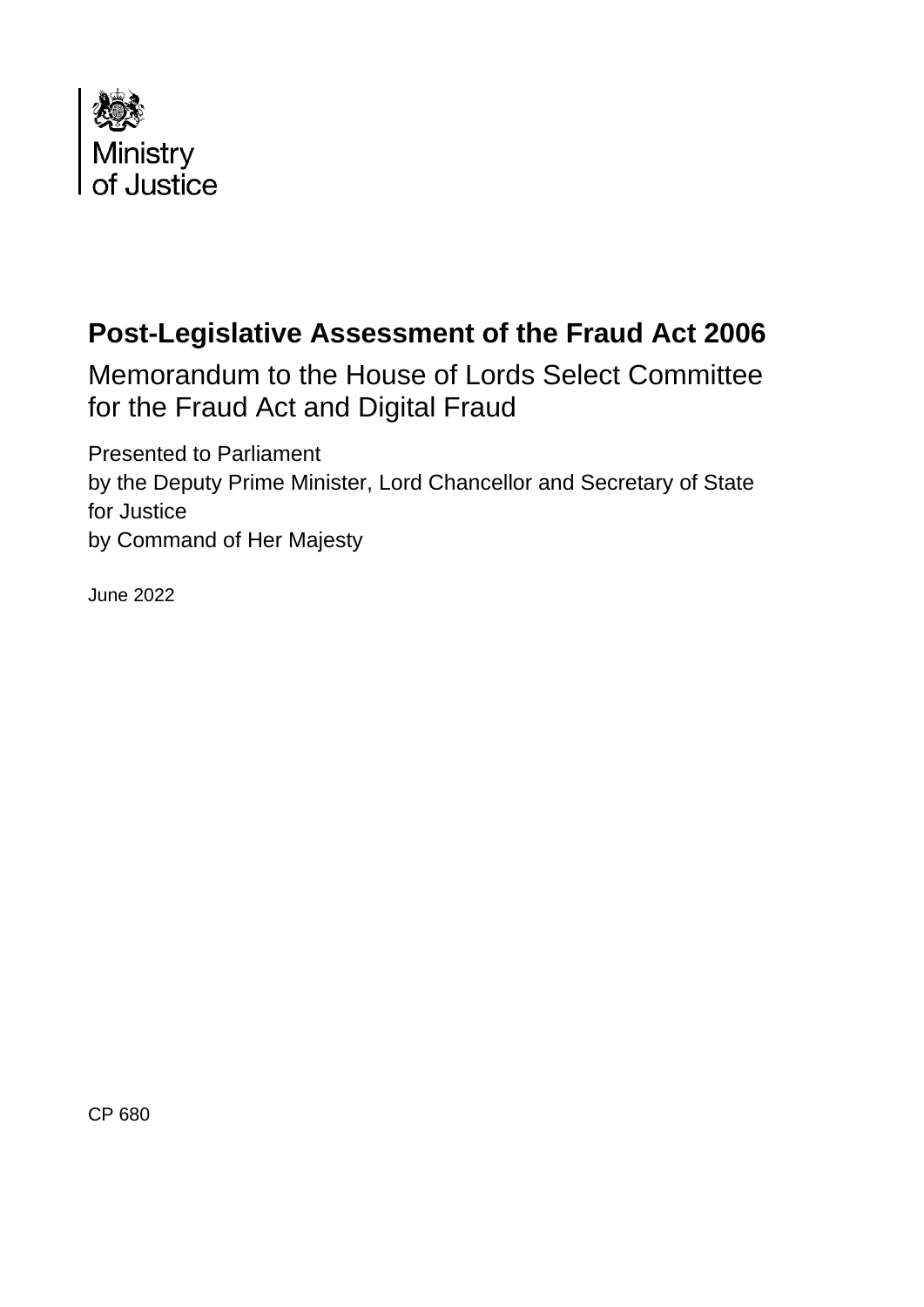

#### **©** Crown copyright **2022**

This publication is licensed under the terms of the Open Government Licence v3.0 except where otherwise stated. To view this licence [nationalarchives.gov.uk/doc/open](http://www.nationalarchives.gov.uk/doc/open-government-licence/version/3)[government-licence/version/3.](http://www.nationalarchives.gov.uk/doc/open-government-licence/version/3)

Where we have identified any third-party copyright information you will need to obtain permission from the copyright holders concerned.

This publication is available at [www.gov.uk/official-documents.](https://www.gov.uk/government/publications)

Any enquiries regarding this publication should be sent to us at [FraudActMemo2022@justice.gov.uk](mailto:FraudActMemo2022@justice.gov.uk)

ISBN 978-1-5286-3353-6

E02750449 06/22

Printed on paper containing 40% recycled fibre content minimum

Printed in the UK by HH Associates Ltd. on behalf of the Controller of Her Majesty's Stationery Office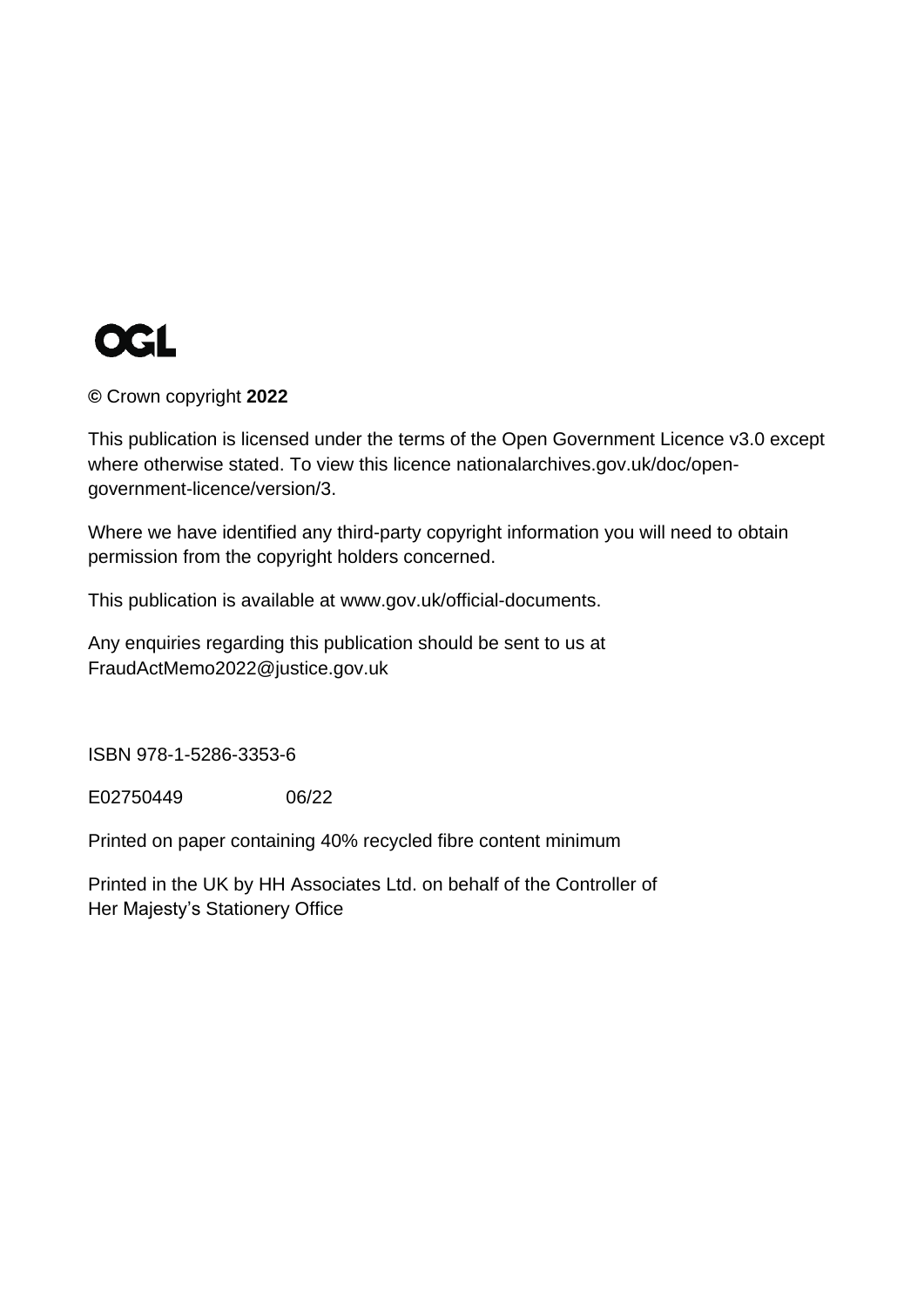## **Contents**

| <b>Introduction</b>                                                              | 3              |
|----------------------------------------------------------------------------------|----------------|
| Objectives of the Fraud Act 2006 ("the Act")                                     | 4              |
| <b>Summary of the Act</b>                                                        | 5              |
| Amendments                                                                       | 5              |
| The 2012 Assessment of the Act                                                   | 6              |
| The Current Assessment of the Act                                                | $\overline{7}$ |
| Contributors                                                                     | 7              |
| Are the objectives of the Act still being met?                                   | $\overline{7}$ |
| Does the Act allow the effective prosecution of fraud cases?                     | 9              |
| Do current methods of presenting evidence hinder the prosecution of fraud cases? | 15             |
| Legal issues: conspiracy to defraud                                              | 17             |
| Background                                                                       | 17             |
| 2012 Assessment                                                                  | 17             |
| <b>Current assessment</b>                                                        | 18             |
| <b>Conclusion</b>                                                                | 20             |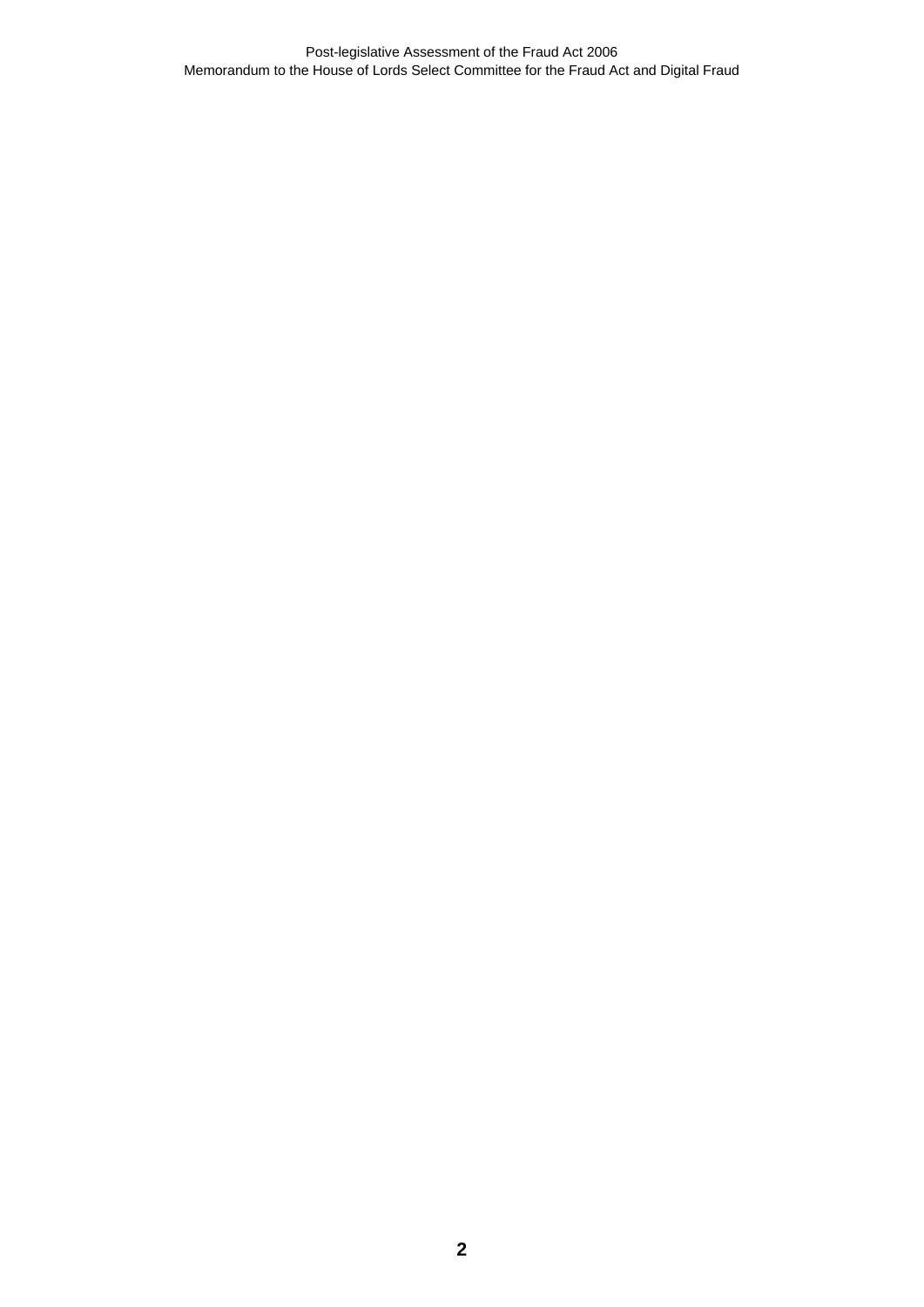## <span id="page-6-0"></span>**Introduction**

This memorandum provides an updated assessment of the Fraud Act 2006 ("The Act") and has been prepared by the Ministry of Justice for submission to the 'House of Lords Select Committee on the Fraud Act 2006 and Digital Fraud'. It is published as required by the process set out in the document *Post-Legislative Scrutiny – The Government's Approach* (Cm 7320).

A post-legislative assessment of the Fraud Act 2006 was previously conducted in 2012 and concluded that the Act was working well. This memorandum will assess whether the Fraud Act 2006 remains an effective tool for tackling fraud that is able to cope with rapidly developing technology.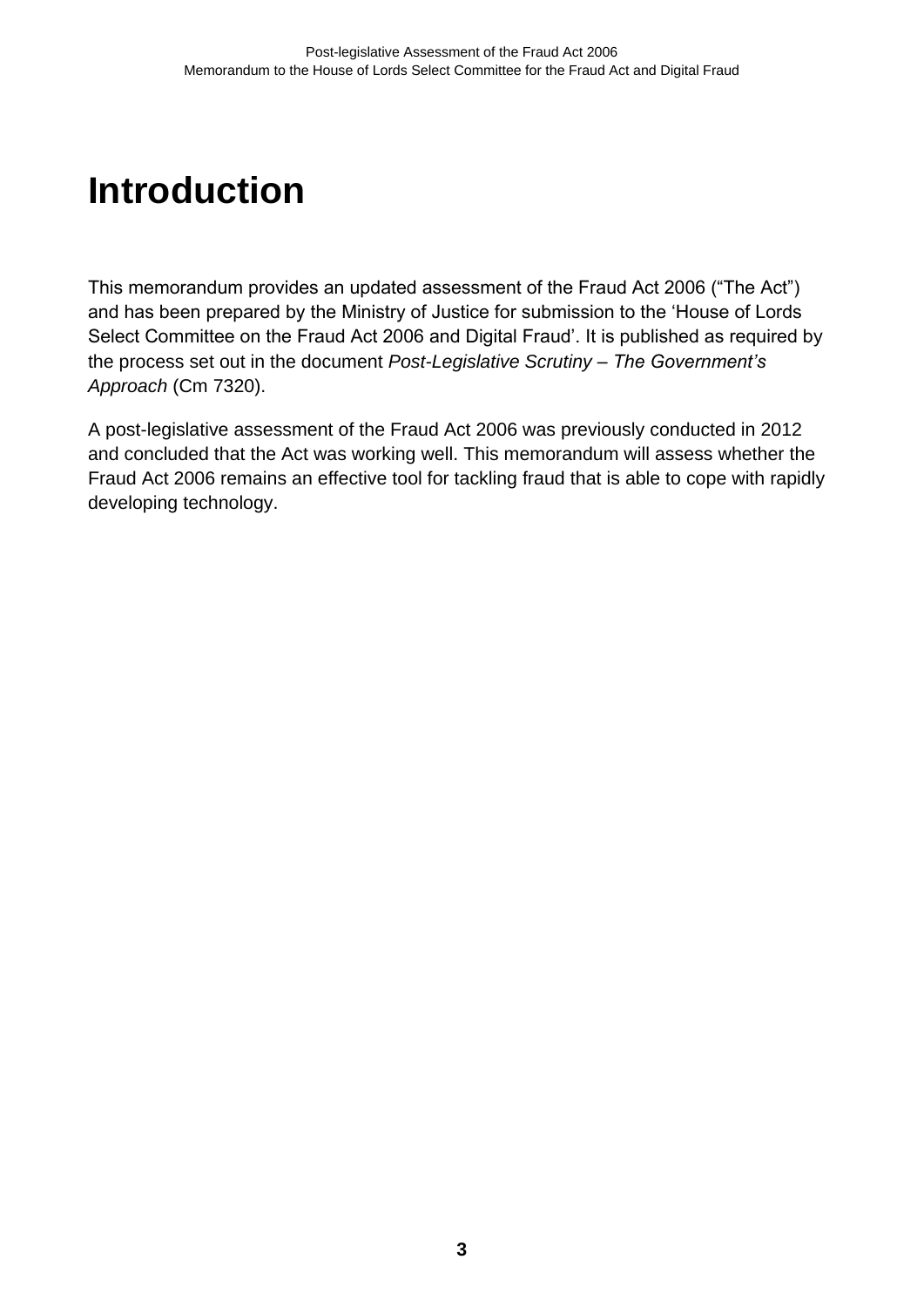## <span id="page-7-0"></span>**Objectives of the Fraud Act 2006 ("the Act")**

The Act was based mainly on the recommendations in the Law Commission's *Report on Fraud* (Cm 5560) in 2002 and a Home Office consultation in May 2004 entitled *Fraud Law Reform*, which proposed reform on the basis that the deception-based offences in the Theft Acts 1968–78 were too specific, overlapped and were outdated.

The objectives of the Act were to clarify and modernise the law, and to make fraud law more straightforward for juries and practitioners. The offences contained in the Act were intended to provide law enforcers and prosecutors with a modern and flexible law of fraud capable of combating the increasing sophistication of fraudulent activity and the rapid technological advances made by fraudsters.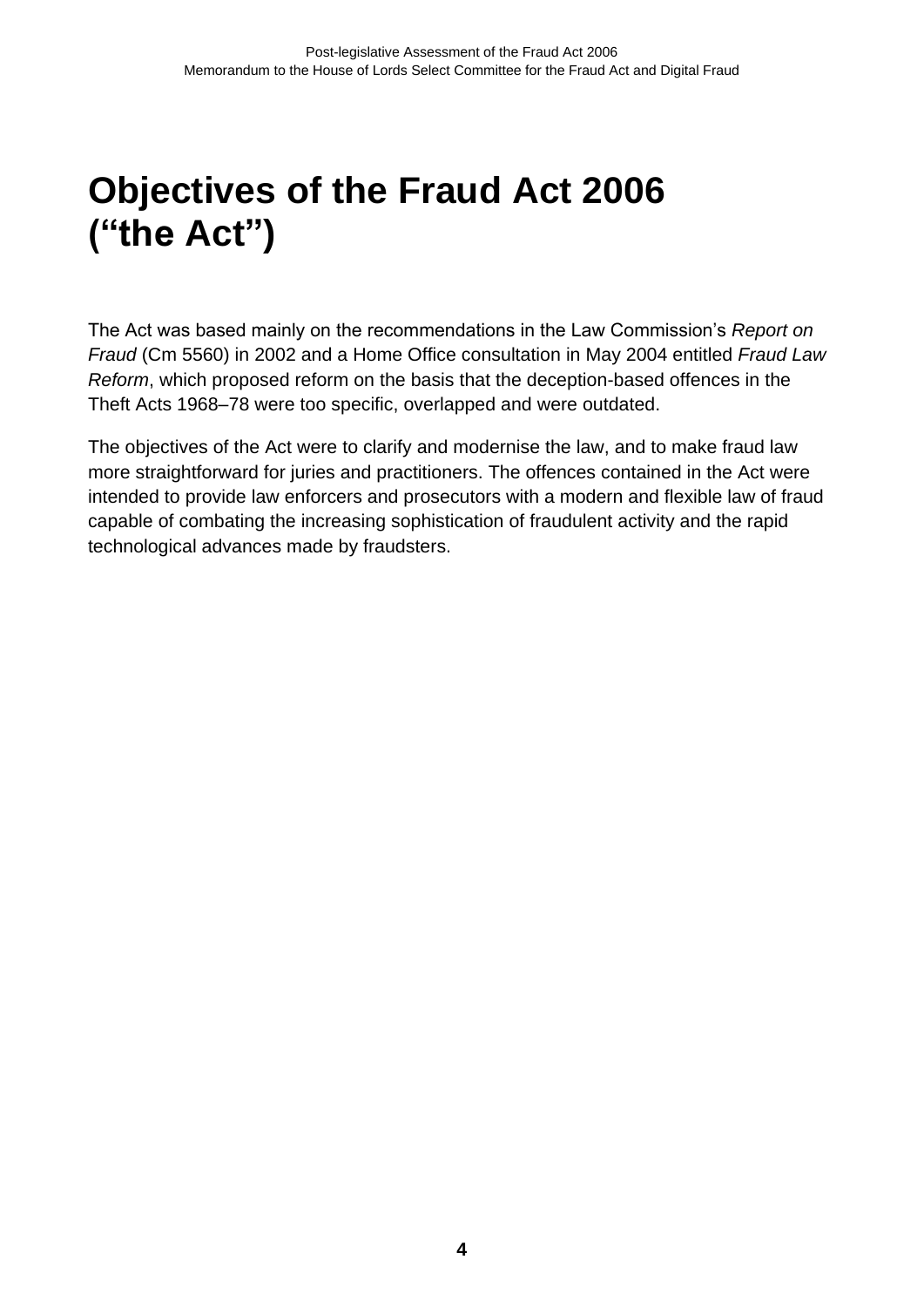## <span id="page-8-0"></span>**Summary of the Act**

The Act provides a general offence of fraud (section 1), which can be committed in three different ways: by false representation (section 2), by failing to disclose information (section 3) and by abuse of position (section 4).

In each case, the defendant's conduct must be dishonest and his intention must be to make a gain or cause a loss, or the risk of a loss, to another. Unlike the deception-based offences in the earlier Theft Acts, no gain or loss need actually have been made. The maximum sentence for each type of fraud is 10 years' imprisonment.

The Act also created new offences of possessing articles for use in fraud (section 6), making and supplying articles for use in fraud (section 7), fraudulent trading (section 9), which only applies to those businesses beyond the reach of the fraudulent trading offence in the Companies Act 2006, and obtaining services dishonestly (section 11).

## <span id="page-8-1"></span>**Amendments**

Amendments to the Act prior to 2012 were documented in the previous review and there have been two amendments to the Act since then.

Paragraph 24 of Schedule 22 to the Sentencing Act 2020 was commenced on 2 May 2022, by the Criminal Justice Act 2003 (Commencement No.33) and Sentencing Act 2020 (Commencement No.2) Regulations 2022. The effect of the commencement of paragraph 24 is to increase the maximum term of imprisonment that can be imposed in the magistrates' court for a single triable either way offence from six to twelve months and to amend Paragraph 1 of Schedule 2 to the Fraud Act 2006 to provide that the maximum penalty on summary conviction of one of the triable either way offences in the Act is 12 months, unless the offence was committed before 2 May 2022. This change only affects which cases may be sentenced in the magistrates' court. There is no increase in any of the overall maximum penalties for these offences.

Paragraph 29 of Schedule 1 to the Fraud Act 2006 was repealed by section 416 and Schedule 28 of the Sentencing Act 2020. This amendment came into force on 1st December 2020 and withdrew the availability of a compensation order as a potential penalty under the Fraud Act 2006.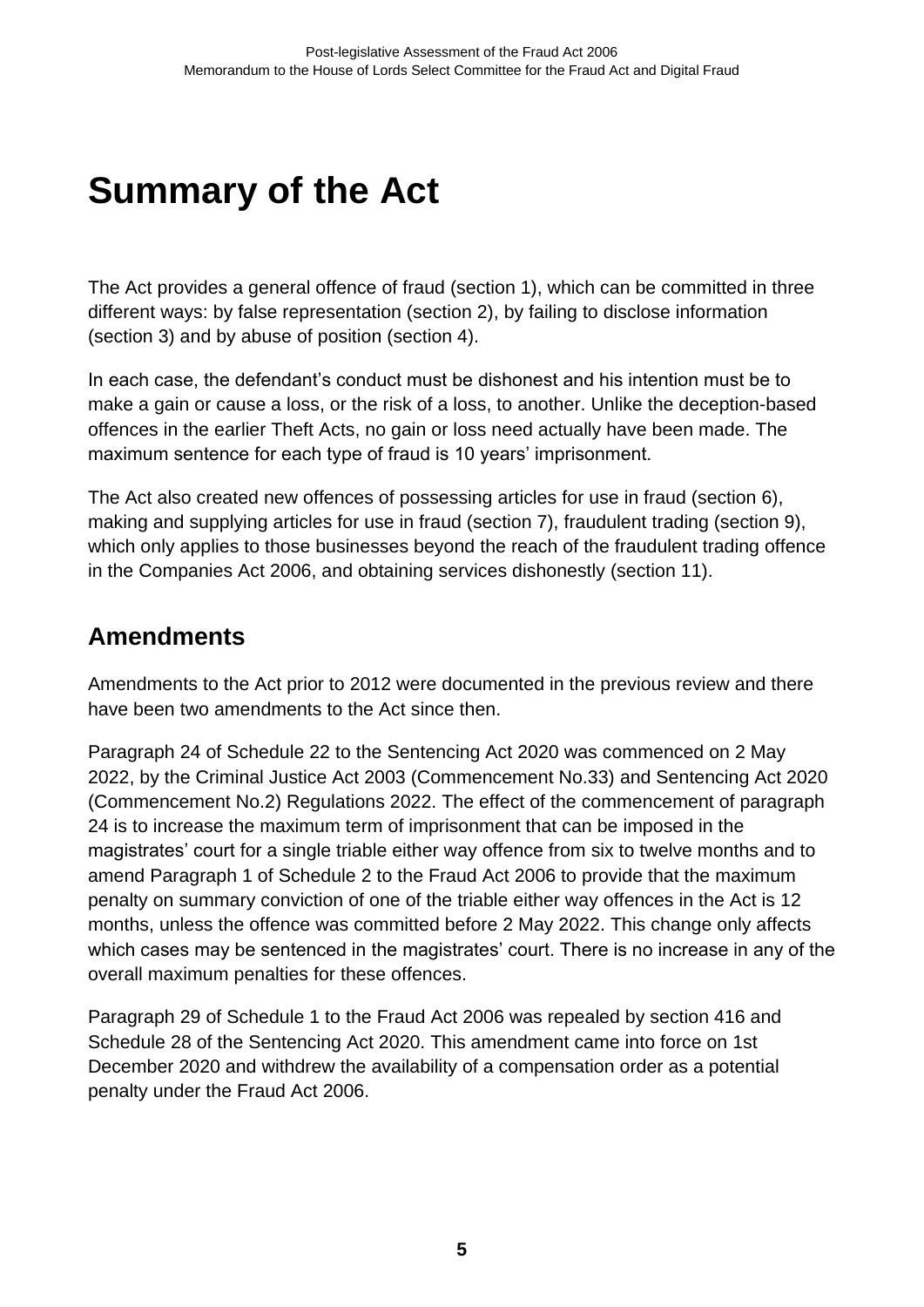## <span id="page-9-0"></span>**The 2012 Assessment of the Act**

A post-legislative assessment of the Act was conducted in 2012 when opinions were sought from a range of practitioners and stakeholders involved in the prosecution of fraud cases, including the City Of London Police (COLP), the Serious Fraud Office (SFO), the Attorney General's Office (AGO), and the Department for Work and Pensions (DWP).

There was agreement that the Act had simplified the law relating to fraud and had provided a suite of offences that were easy to apply and well understood by practitioners. The general nature of the offences allowed prosecutors to use them in a diverse range of cases such as the recording of films in cinemas, wine scams, land banking, investment fraud, data theft and charity scams. It also allowed them to respond quickly to emerging fraudulent behaviours rather than waiting for the creation of a new offence.

The new focus on the perpetrator's intent and the removal of the need to show deception or an actual loss made fraud cases easier to build and there had been a noticeable increase in the proportion of early guilty pleas. The Act had been useful in tackling technology-enabled frauds, involving credit cards, PIN entry devices, internet frauds and "phishing" and it was flexible enough to cope with rapidly developing technology. The Act was working as intended and they were pleased with it.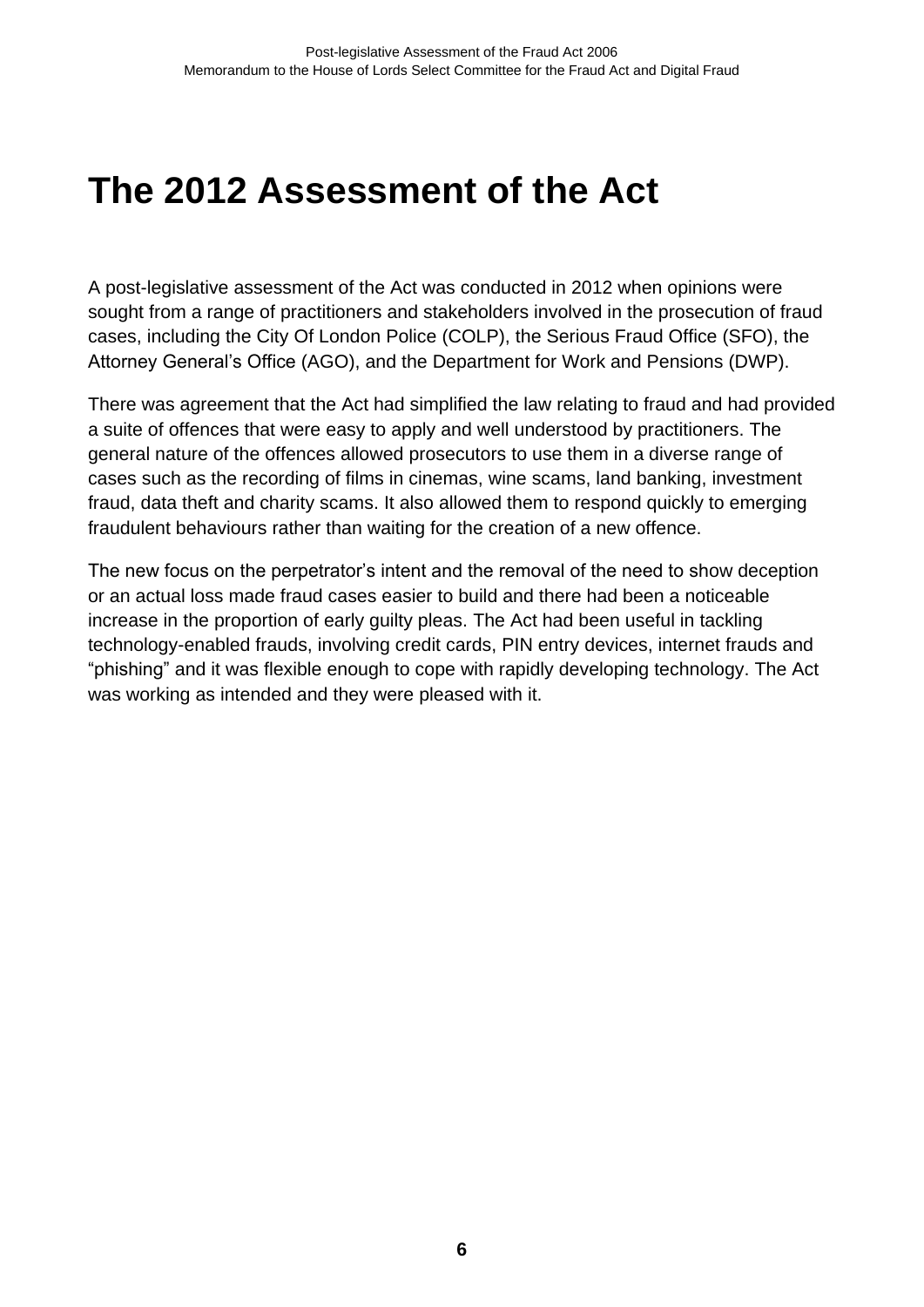## <span id="page-10-0"></span>**The Current Assessment of the Act**

## <span id="page-10-1"></span>**Contributors**

Views were again sought from practitioners responsible for investigating and prosecuting fraud cases in England and Wales. Responses were provided by: the City of London Police (COLP), the lead police force nationally for fraud; the Crown Prosecution Service (CPS), responsible for prosecuting criminal cases in England and Wales; the Attorney General's Office (AGO), which provides legal advice and support to the Attorney General and the Solicitor General; the Serious Fraud Office (SFO), which investigates and prosecutes serious or complex fraud, bribery and corruption; and, the North West Regional Organised Crime Unit (NWROCU), which tackles organised crime groups by investigating fraud, corruption and money laundering offences.

Contributions were also obtained from relevant stakeholders such as the Government Counter Fraud Function (GCFF) in the Cabinet Office which leads on fraud against the public sector, and the National Economic Crime Centre (NECC) which sits within the National Crime Agency and brings together law enforcement and justice agencies, government departments, regulatory bodies and the private sector to coordinate and task the UK's response to economic crime.

## <span id="page-10-2"></span>**Are the objectives of the Act still being met?**

## **Ministry of Justice Summary**

The objectives of the Fraud Act 2006 were to make the law easier for juries to understand, to allow for effective prosecution, to be fair to potential defendants, and meet the needs of developing technology. Practitioners and stakeholders were asked to address whether they were still being met and whether they should be changed or updated.

Based on the responses received, views amongst practitioners and stakeholders have not changed since the last review. Practitioners believe the Act continues to meet its objectives, the offences are straightforward and easy to use and they have been drafted widely enough to apply to permit their use against a diverse range of fraudulent behaviour.

#### **National Economic Crime Centre**

"The NECC has not identified any significant impediments to the Fraud Act 2006 achieving its objectives."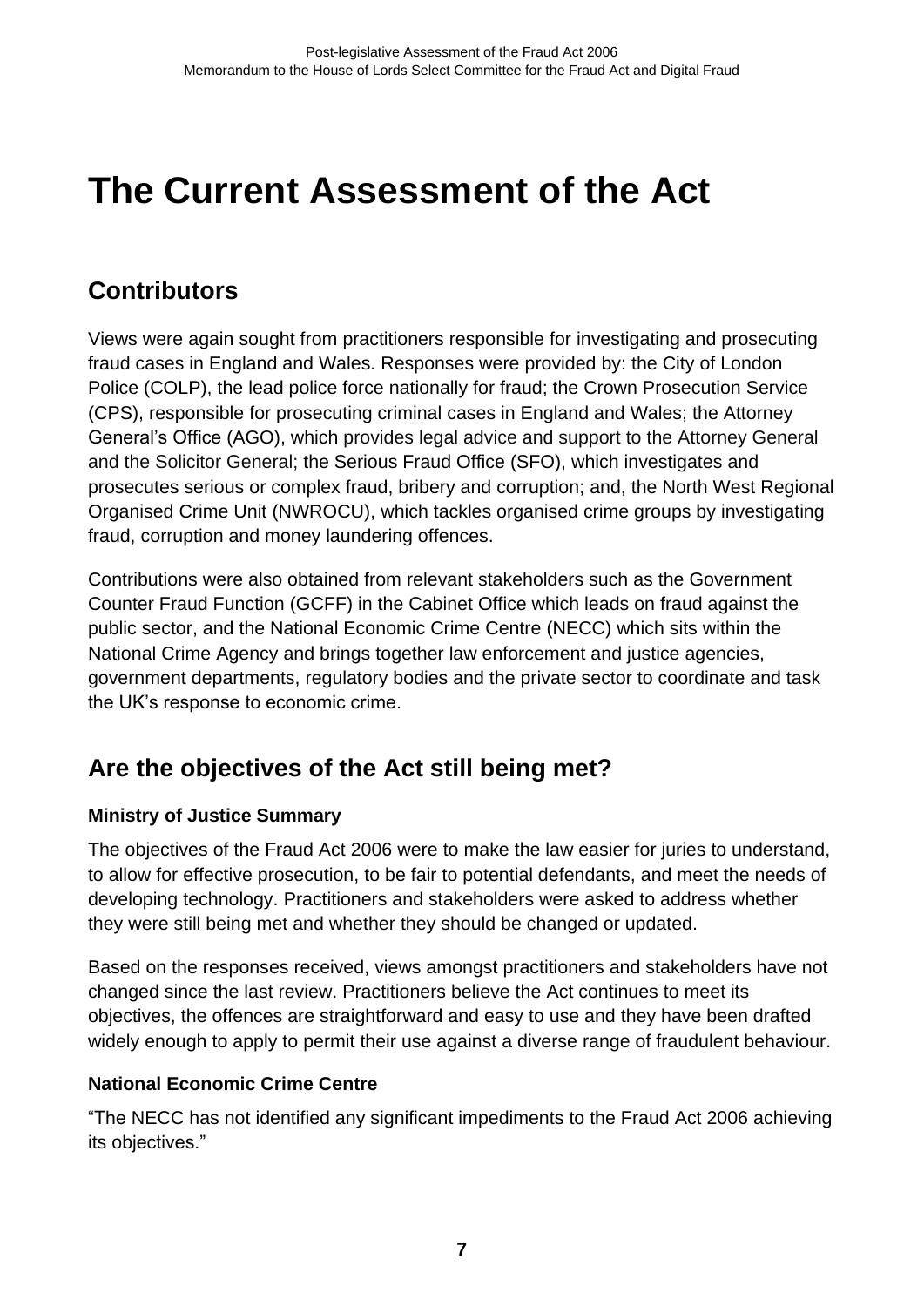## **Dedicated Card Payment Crime Unit in the City of London Police**

"The Fraud Act 2006 has simplified the law in relation to fraud"

"The Act has met, and is continuing to meet, the objective of combatting fraud. Although fraud criminality is evolving, cases can still be appropriately charged and prosecuted by utilising the Fraud Act 2006."

The objectives of the Act as detailed in this question have been met and remain the right ones."

#### **National Lead Force – Fraud Investigation Team in the City of London Police**

"Generally, the Act works well and does meet its objective of making the law easier for juries to understand and allow for effective prosecutions..."

"The team believes it is good legislation which covers a range of offences and is clearly written and easy to understand.

#### **North West Regional Organised Crime Unit**

"The Act has made it easier for investigators to successfully investigate frauds, understanding what the key points to prove are and securing evidence against them."

"No issues with the objectives, they remain appropriate."

## **Police Intellectual Property Crime Unit within COLP**

"The team believe the objectives of the Fraud Act are met and still relevant. It is the nature of fraud offending itself that presents the challenges, particularly in respect of Criminal Procedure and Investigations Act 1996 (CPIA)."

"Within intellectual property crime investigations, the team utilises the Fraud Act where there are not an applicable copyright or trademark offences, for example when looking at illegal distribution of copyright protected TV/ Films. The Fraud Act is utilised more often where the content is free to air… The Fraud Act is clearer for a jury to understand than some copyright offences and sometimes the CPS knowledge is lacking resulting in a fallback offence of fraud being used."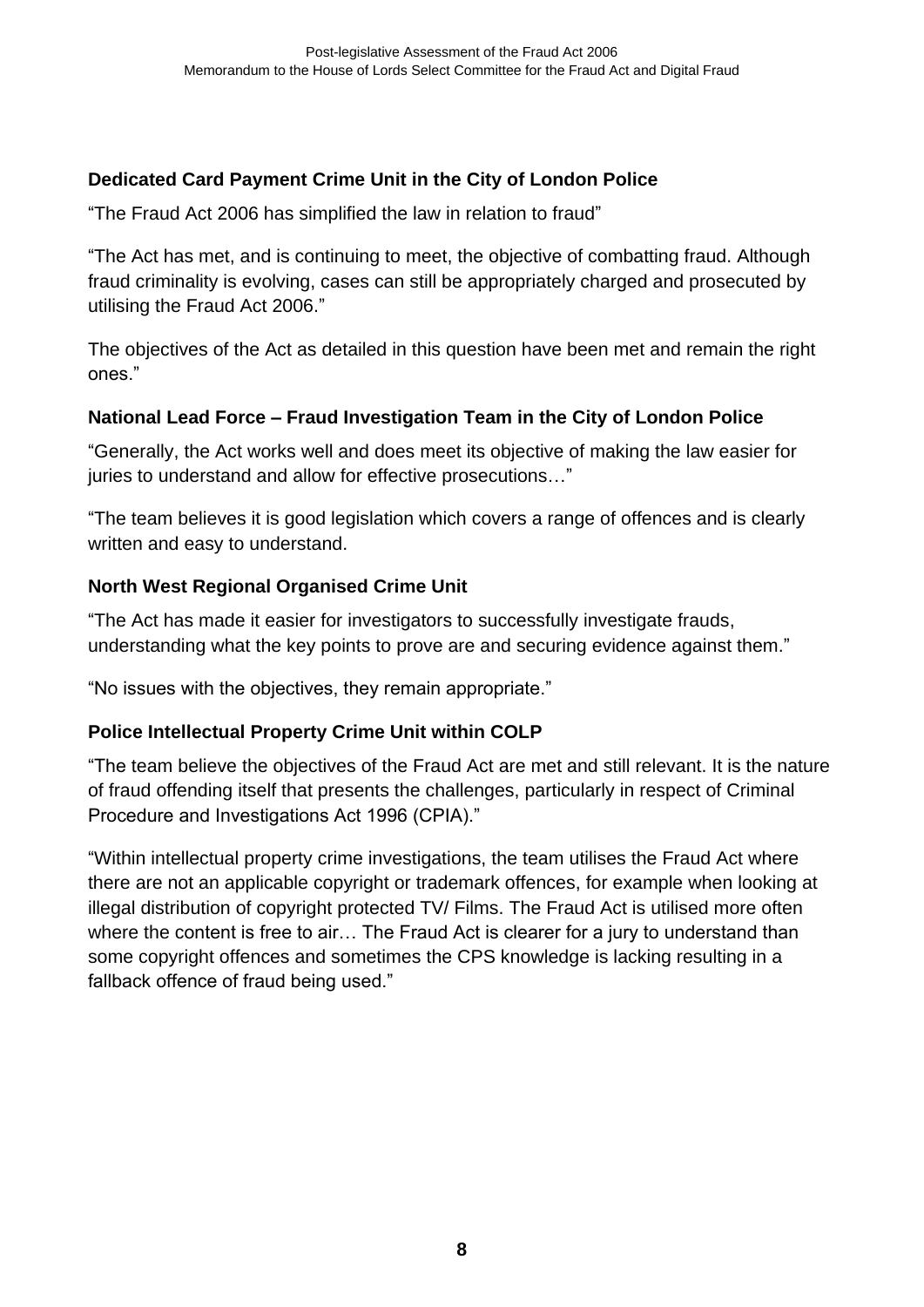## <span id="page-12-0"></span>**Does the Act allow the effective prosecution of fraud cases?**

## **Fraud Act Offences**

#### **Ministry of Justice Summary:**

The responses indicate that the Fraud Act continues to provide law enforcement with a comprehensive framework of offences which are flexible enough to be used in a diverse range of fraudulent offending. Two of the specialist teams in the City of London Police held differing opinions on whether the Act did enough for complex digital fraud. The Dedicated Card and Payment Crime Team felt that it did, whereas the National Lead Force – Fraud Investigation Team felt it could do more. It may be beneficial to investigate this further and understand these issues better.

#### **National Lead Force - Fraud Investigation Team in the City of London Police**

"The Fraud Act 2006 seems fit for purpose. Specifically, s.2 of the Act 'Making a False Representation'. This is a good catch-all for most fraud offences. The team considers the current fraud legislation to be effective for most fraud investigations. Online frauds generally made a misrepresentation at some stage with (an intention to cause) gain/loss generally being achieved. Consideration could be given to adding further offences to the current legislation which may suit more complex digital cases/online fraud and make the case easier to prove."

#### **Dedicated Card and Payment Crime Unit (DCPCU) in the City of London Police**

"The DCPCU investigate complex digital cases and the Unit haven't yet had an investigation whereby the Fraud Act hasn't provided a suitable framework for a judicial disposal. The DCPCU often obtain charges under section 6 and 7 of the Fraud Act 2006. The offences relate to both the possession and supply of articles for use in fraud. These offences are useful due to the wide interpretation of the term 'article'. These offences are utilised in relation to fraudsters involved in smishing (sending spam text messages) and phishing (sending fraudulent emails/weblinks). The term 'article' covers the hardware (SIM farms) and software (Phish kits)."

#### **Crown Prosecution Service**

"The Act is a useful tool for prosecutors, and in the year ending September 2021 the CPS started prosecutions in respect of 12,459 offences under this Act."

Some recent examples where Fraud Act offences were used by the CPS to successfully prosecute digitally enabled frauds:

"In [August 2021,](https://www.cps.gov.uk/cps/news/covid-19-fraudster-jailed-mass-cyber-scam) a text scammer was jailed for sending out bulk text messages to members of the public claiming to be from various well known organisations (Royal Mail, Nationwide, HSBC, THREE and EE). The victims were directed to fake websites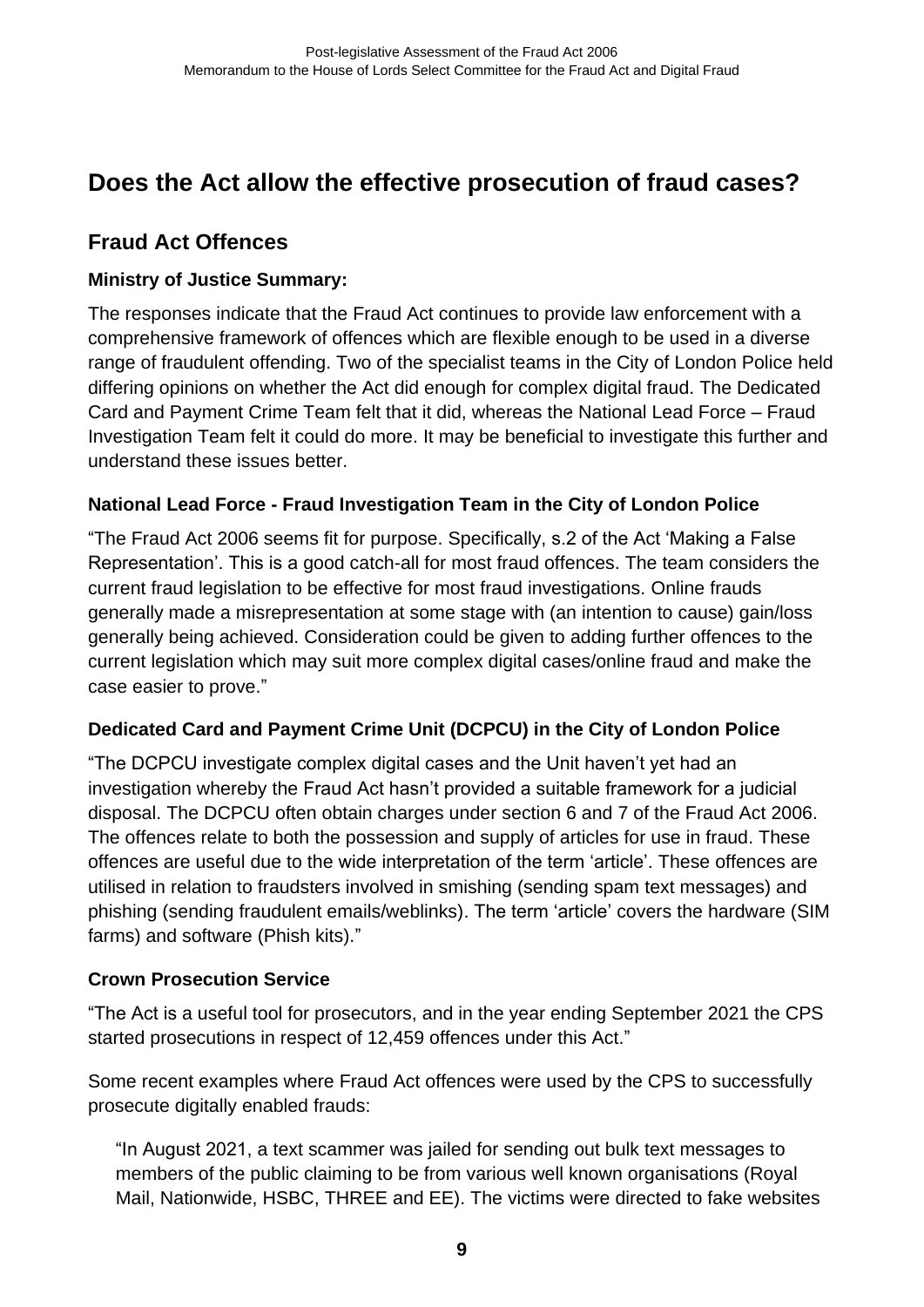where they were asked for personal financial information, including their banking details. Notably, messages that claimed to be from HMRC sought to attract victims to provide personal details via a hook that they may be eligible for a COVID-19 grant, targeting those who may have suffered due to the COVID-19 pandemic. Pleaded guilty to charges of fraud by false representation, possessing articles for the use in fraud and money laundering. Based on the average loss to victims of "phishing" fraud and the number of victims' personal details found in the defendant's possession, the total potential loss was £185,265.76."

["In January 2022,](https://www.cps.gov.uk/cps/news/prolific-romance-fraudster-jailed-cps-issues-warning) an individual was imprisoned for 2 years and 4 months. He was committing multiple romance frauds on behalf of an organised crime gang. The individual was an illegal overstayer in this country. Using his false identity, he arranged to meet women via internet dating websites and befriend them. As the relationship developed, at some point he would ask them for money, usually via pre-paid cards, on the pretext that they were helping him out of some unforeseen difficulties. He had been in contact with over 200 people but some of the victims have not been identified. However, he obtained approximately £20,000 in total from four of the victims that have been identified."

## **Fraud legislative framework**

## **Ministry of Justice Summary:**

Practitioners are satisfied that the Act covers most types of fraudulent behaviour and anything not covered, is generally captured by other legislation. This is because the Act is just one part of a wider legislative framework designed to tackle fraud, including amongst others, the Computer Misuse Act 1990 and the Proceeds of Crime Act 2002.

## **Police Intellectual Property Crime Unit in the City of London Police**

"…in their niche crime area, the Fraud Act doesn't cover all frauds, the loss of/or exposure of funds removes certain types of frauds particularly online, with persons reporting to be someone online with the aim to obtain other things such as photographs and/or for obtaining unreleased music often with young hackers. In these offences the suspects do not obtain the music with any intention of selling, or causing detrimental loss to the victim, however, they still obtain material and purport to be someone else, but the *mens rea* makes it hard to prosecute. However, these acts are generally covered by other offences such as Computer Misuse Act 1990 or the Copyright, Designs and Patents Act 1988."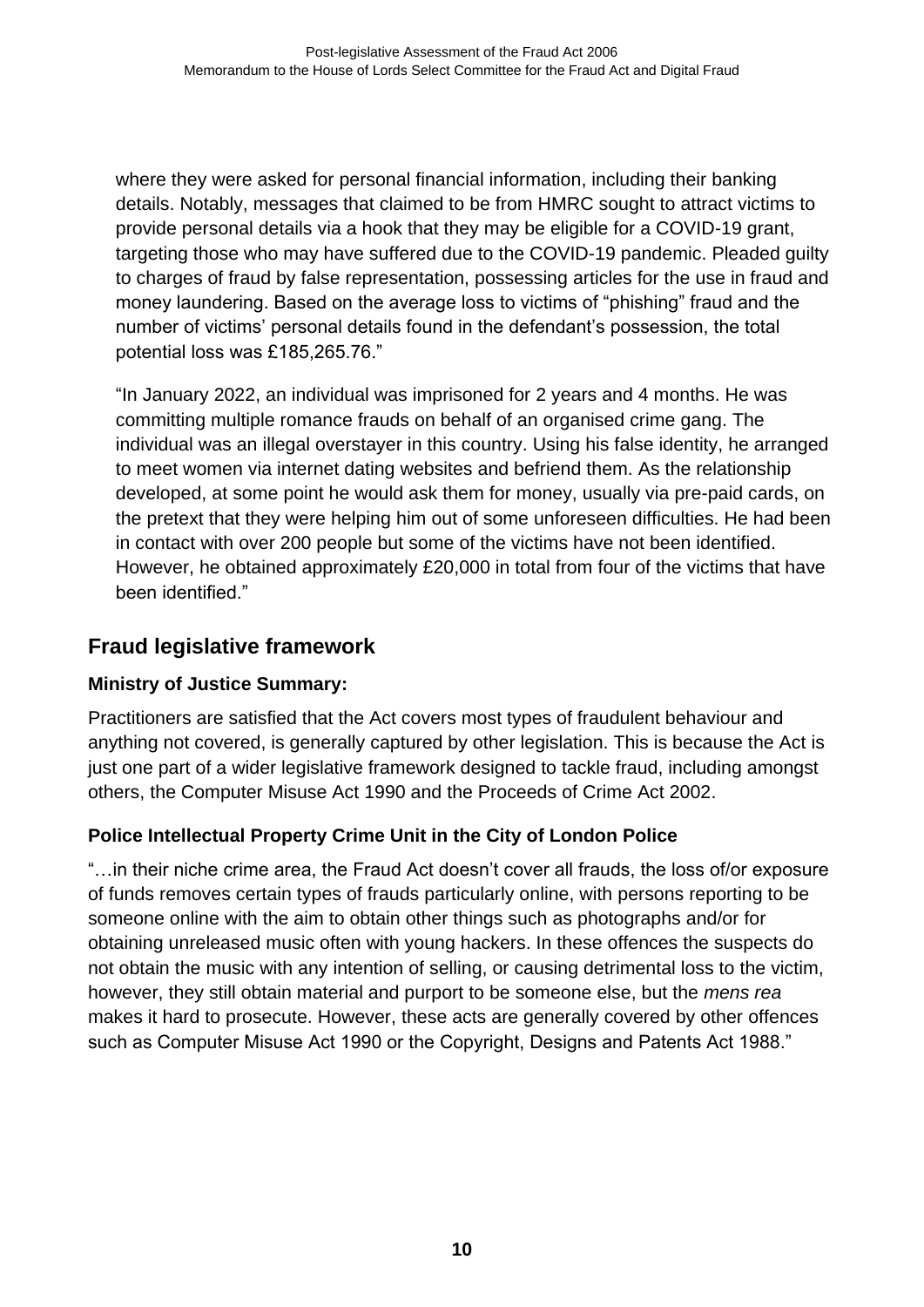## **National Lead force – Fraud Investigation Team in the City of London Police**

"The (fraud) offence is supported by other offences such as conspiracy and money laundering, which can be used if fraud is too difficult to prove. The difficulties in proving fraud lie not with the legislation but with proving intent, often in complex cases fraudsters set up a veneer of legitimate business activity which can be problematic for investigators to deconstruct."

## **Crown Prosecution Service**

"In some cases, there will be other possible offences such as False Accounting (section 17, Theft Act 1968) or offences under the Computer Misuse Act 1990. When making a charging decision, prosecutors must decide which offence properly reflects the criminality involved."

## **Sentencing**

## **Ministry of Justice Summary:**

Concerns were raised in relation to sentencing, where it was felt that the maximum sentence for Fraud Act offences does not align with other offences, such as money laundering. The maximum penalty is prescribed by the Fraud Act, so this is an area that could be reviewed to see if an alignment is necessary.

Other responses raised concerns that sentencing practices are inconsistent. Sentencing in individual cases is entirely a matter for our independent courts. When deciding what sentence to impose the courts must make an assessment of the seriousness, taking into account the circumstances of the offence, the offender and any aggravating and mitigating factors, in line with any relevant sentencing guidelines – which are issued by the independent Sentencing Council. In 2014, the Sentencing Council issued sentencing guidelines covering fraud, bribery and money laundering offences. The guidelines were designed to promote a consistent approach to sentencing and to increase the emphasis on the effects of fraud on victims in the sentencing process. The Council evaluated these guidelines in 2018 and concluded that they were working as intended and that no further changes were required at that time.

## **National Economic Crime Centre**

"...the current maximum sentence is not proportionate when one considers other crime types and the victim impact of serious fraud which results in serious economic and psychological harm. Additionally, it should be highlighted that there is a discrepancy in the maximum sentencing periods for fraud and money laundering, which are 10 and 14 years respectively. It is advisable that consideration be given to increasing the maximum sentence available for fraud offences to equal money laundering offences; this is proportionate given the harm experienced by individuals and the damage inflicted on the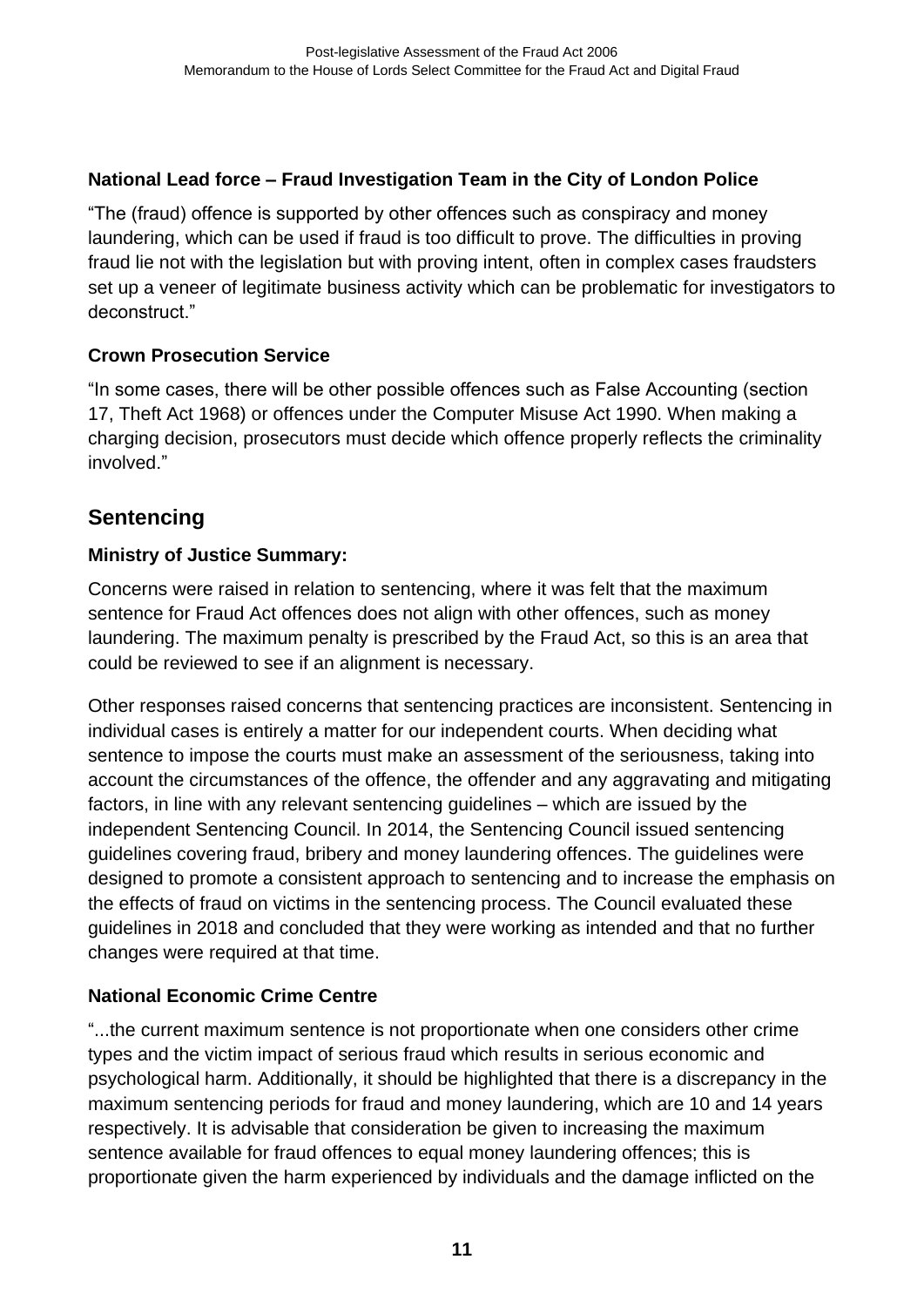UK's representation as a safe environment to conduct business and would further send out a message to fraudsters that the UK is supportive of law-abiding people/companies."

#### **National Lead Force – Fraud Investigation Team in the City of London Police**

"In terms of fairness to defendants the main issue is that fraud sentencing varies significantly from case to case and often does not reflect the seriousness of the criminality."

## **Government Counter Fraud Function (GCFF) in the Cabinet Office**

"The GCFF would call for the exploration of the sentencing guideline to be reformed to give greater consideration to the victim and impact of the fraudulent offence when sentencing. Fraud can be a traumatic experience that often causes real and irreversible impacts for victims, their families, carers and communities. Fraud against public bodies is not a victimless crime and judges should be more cognisant of this when sentencing. Those who rely on government services, such as the elderly, the vulnerable, the sick and the disadvantaged, are often the ones most harmed directly or indirectly by fraud."

## **Territorial extent**

## **Ministry of Justice Summary:**

The issue was not raised by other respondents but may warrant further consideration.

## **National Economic Crime Centre**

"The UK in the past 20 years has observed a significant increase in digitally enabled fraud which now accounts for 80%<sup>1</sup> of all reported fraud. The investigation and prosecution of digitally enabled fraud cases is more complex and this is largely due to the ease by which offenders can commit an offence from a distant jurisdiction whilst hiding their location. It is a fair assertion that this is a trend that is likely to increase coincident with further technological advancement."

"The NECC would advocate further clarity in relation to the extra-territorial application of the Fraud Act, including the addition of explicit provisions that would encourage extraterritorial use"

"Looking further ahead, mass adoption of Crypto assets and the Metaverse<sup>2</sup> present further significant opportunities for criminals to commit fraud from outside of the UK and to exploit a dated judicial process. These impending technological developments further necessitate prompt review of how UK Law Enforcement can be better equipped to prosecute offenders from outside of the UK."

<sup>1</sup> NFIB 2020-21: Annual Assessment

<sup>&</sup>lt;sup>2</sup> A virtual-reality space in which users can interact with a computer-generated environment and other users.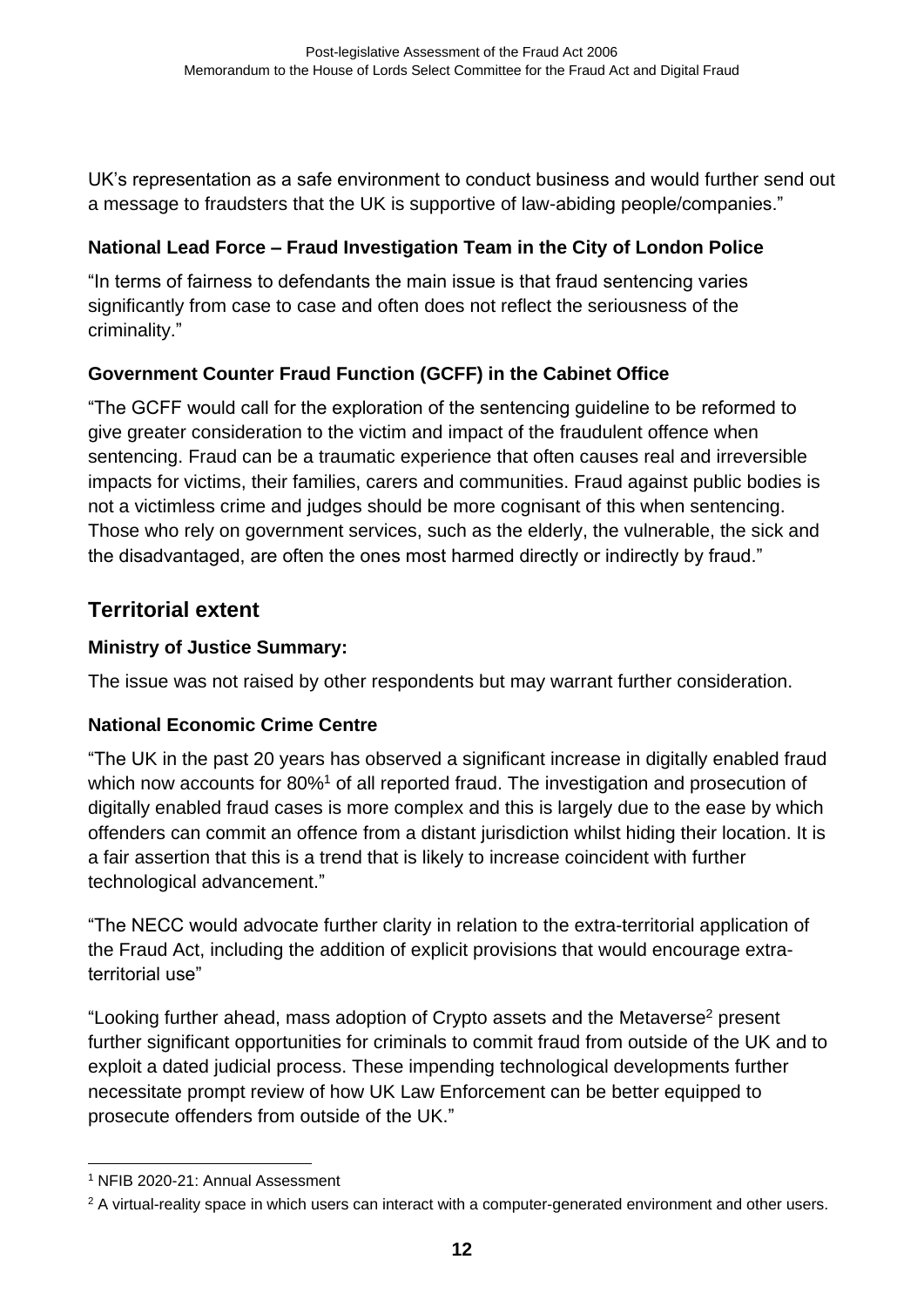## **Fraud by corporations**

## **Ministry of Justice Summary:**

Support for the expansion of the 'failure to prevent' model was raised in many of the responses received. The Law Commission was asked to review the current corporate criminal liability regime and its Corporate Criminal Liability review commenced in 2020. This will consider whether the Identification Doctrine needs reform and/or whether an expansion of the 'failure to prevent model' would be beneficial. The Commission is expected to publish their report and options paper shortly.

## **CPS**

"Whilst the Act itself is a useful tool, the CPS believe more could be done to address the challenges of prosecuting corporate entities under the Act. Currently in order to attribute liability to a corporate entity under the Act, prosecutors have to rely on the 'Identification Doctrine', established in case law. Under the Identification Doctrine a criminal act can only be attributed to a legal person (corporate) where the natural person (individual) committing the offence can be said to represent the "directing mind and will" of the legal person. In large companies with diffused decision-making responsibilities and structures, proving this is inevitably difficult. The CPS believes that the identification doctrine provides a challenge to prosecuting and convicting large companies, including some online service providers."

"The CPS supports the expansion of the 'failure to prevent' model (as already exists for bribery and facilitation of tax evasion) to fraud, false accounting and money laundering to tackle this issue. Current 'failure to prevent' offences are an important tool for prosecutors, but it is not simply about increasing the number of prosecutions, it is also about driving better corporate behaviours. This is evidence from the relatively small number of Section 7 Bribery Act 2010 prosecutions, and the recognition, by the House of Lords Select Committee post-legislative scrutiny report of the Bribery Act in 2019, that this offence has incentivised good corporate governance. The CPS believe that an extension of the 'Failure to Prevent' model to cover fraud would complement these measures (Online Safety Bill) and help further drive compliance and prevent fraud as well as providing a useful tool for prosecutors to tackle this ever-growing crime."

## **The Government Counter Fraud Function in the Cabinet Office**

"Some fraud is enabled by professionals (e.g. lawyers, accountants, auditors etc) who fail to prevent by not undertaking the required due diligence or regulatory duties correctly. We would like to see a direct liability of the body or organisation involved which will create an incentive for companies and organisations to internally enforce the standards and compliance. They are already expected to do this for bribery offences under the Bribery Act and the Criminal Finances Act 2017. It is the GCFF's understanding that Parliament has instructed the Law Commission to conduct an expert review of the corporate criminal liability, which will include a review of failure to prevent fraud in its scope. The GCFF is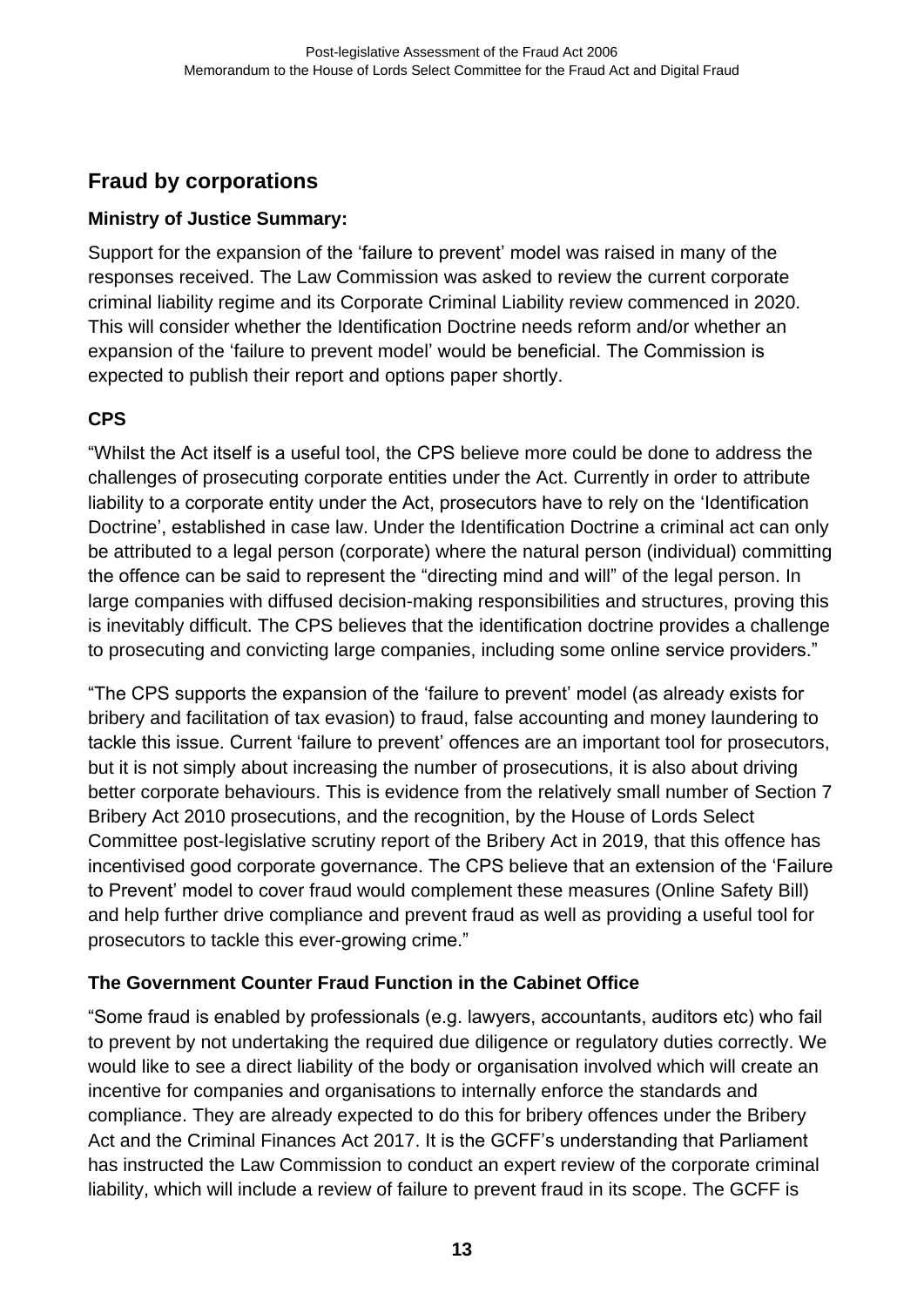supportive of the review and the potential use of failure to prevent offences against public sector fraud."

#### **National Economic Crime Centre**

"We understand the Law Commission has sought views on whether and how corporate criminal liability can be improved so that it appropriately captures and punishes criminal offences committed by corporations, and their directors or senior management. The NECC would welcome the adoption of 'failure to prevent economic crime' offence covering fraud and related offences (e.g. False Accounting). This would promote internal responsibility within corporates for fraud prevention and increase clarity in the prosecution of companies that are not effectively doing so, whilst still offering a defence of 'adequate procedures.'"

## **Overall effectiveness of the Act in fraud prosecutions**

## **Ministry of Justice Summary:**

The evidence suggests that practitioners remain happy with the Fraud Act offences which they are able to use for the vast majority of fraudulent offending. The general drafting of the offences has been helpful in filling in legislative gaps that might otherwise exist which has avoided the need for new specific offences. The Fraud Act offences can also provide an alternative means of disposal where existing legislation is too complex or difficult to prosecute.

There are some suggestions for improvement, such as aligning the maximum sentence for fraud with money laundering, clarifying the territorial extent of the Act to encourage its extra-territorial use and doing more to tackle fraud by corporations. They see how the creation of a failure to prevent offence appears to have garnered better corporate governance in other areas such as bribery and tax evasion and are keen to transfer these benefits to economic crime generally. This, alongside the measures being introduced in the Online Safety Bill will see more onus on companies and individuals to take proactive action to stem the incidences of fraud. At the time of writing this memorandum, the Ministry of Justice is aware that the Law Commission is yet to publish its report into Corporate Criminal Liability which addresses these themes and this will be explored and considered by sponsoring government departments upon publication.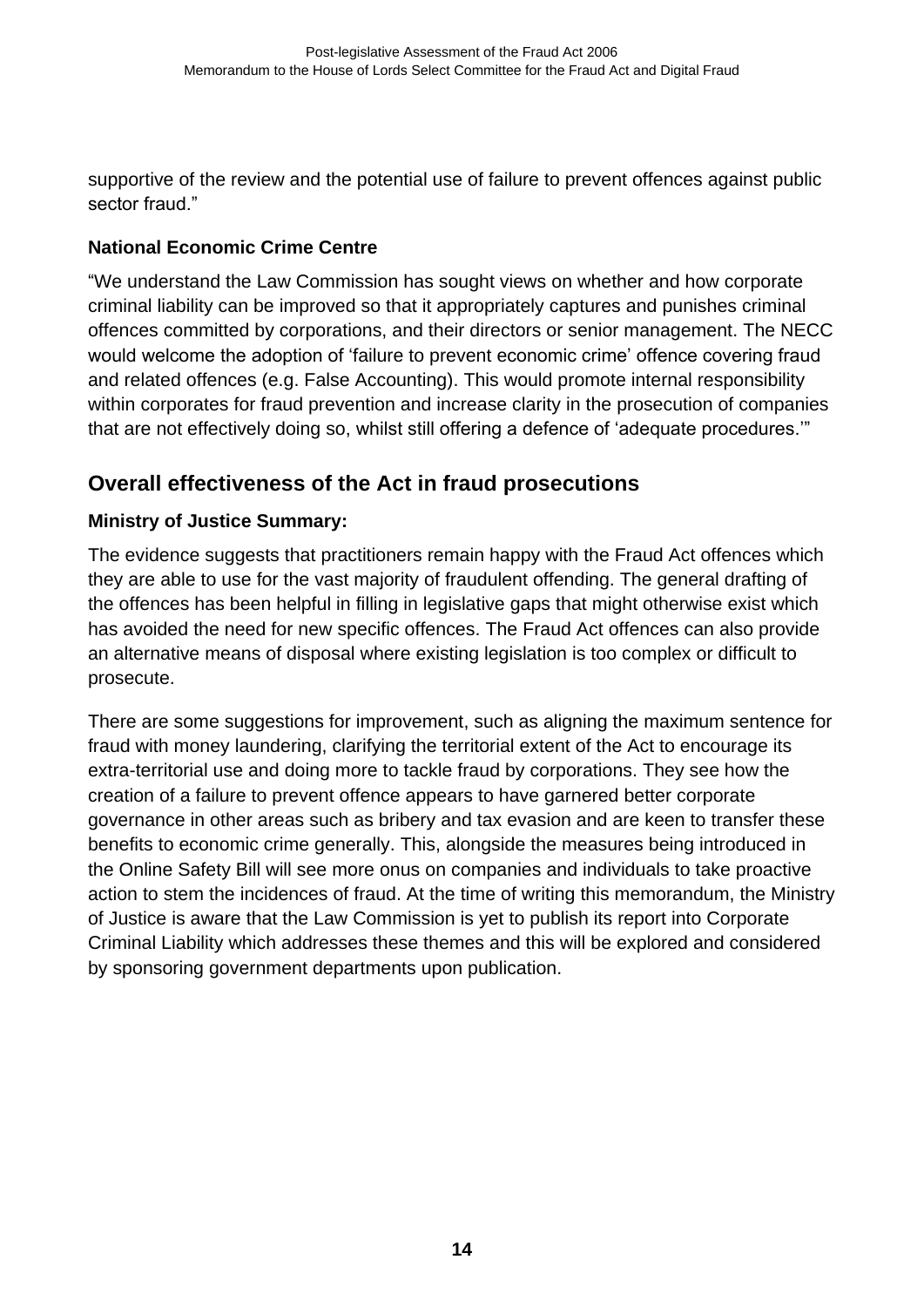## <span id="page-18-0"></span>**Do current methods of presenting evidence hinder the prosecution of fraud cases?**

## **Presenting evidence**

#### **Ministry of Justice Summary:**

There were no concerns raised about the application of sections 9 (submission of evidence via proof by written statement) and 10 (proof by formal admission) of the Criminal Justice Act 1967.

However, disclosure was raised by many as an area of concern. The NWROCU explained how rapid developments in the capability and functionality of personal devices had meant that phones that would have held only a handful of messages and contacts a few years ago, now contain potentially thousands of pieces of data that all need to be accessed, assessed and disclosed. Responders suggested that the lack of clarity and understanding of the disclosure requirements is having a disproportionate impact on fraud cases, which tend to generate large volumes of digital material.

The Attorney General's Office has conducted a review of the disclosure which is due for publication in May 2022. *"This review will make clear that there are a wide range of factors including, practical, cultural, training and regulatory, that impact on the effectiveness of disclosure. Law Enforcement Agencies must invest in training staff in a thorough manner around disclosure. Appropriate training will allow for swifter, better disclosure decision making across the board. The Revised Disclosure Guidelines being released on the same date will provide clear guidance on how investigators can effectively manage disclosure obligations."*

A greater use of technology, to assist with the storage and review of digital evidence and its presentation in court is also welcomed.

#### **National Economic Crime Centre**

"The NECC would also welcome a review of disclosure. The burden of disclosure is an area of major concern for complex fraud cases. The duty to follow all 'reasonable lines of enquiry' can generate huge volumes of material. The concept of relevance in the CPIA code is not clear, and this lack of clarity is compounded with the challenges caused by the volumes of data on digital devices."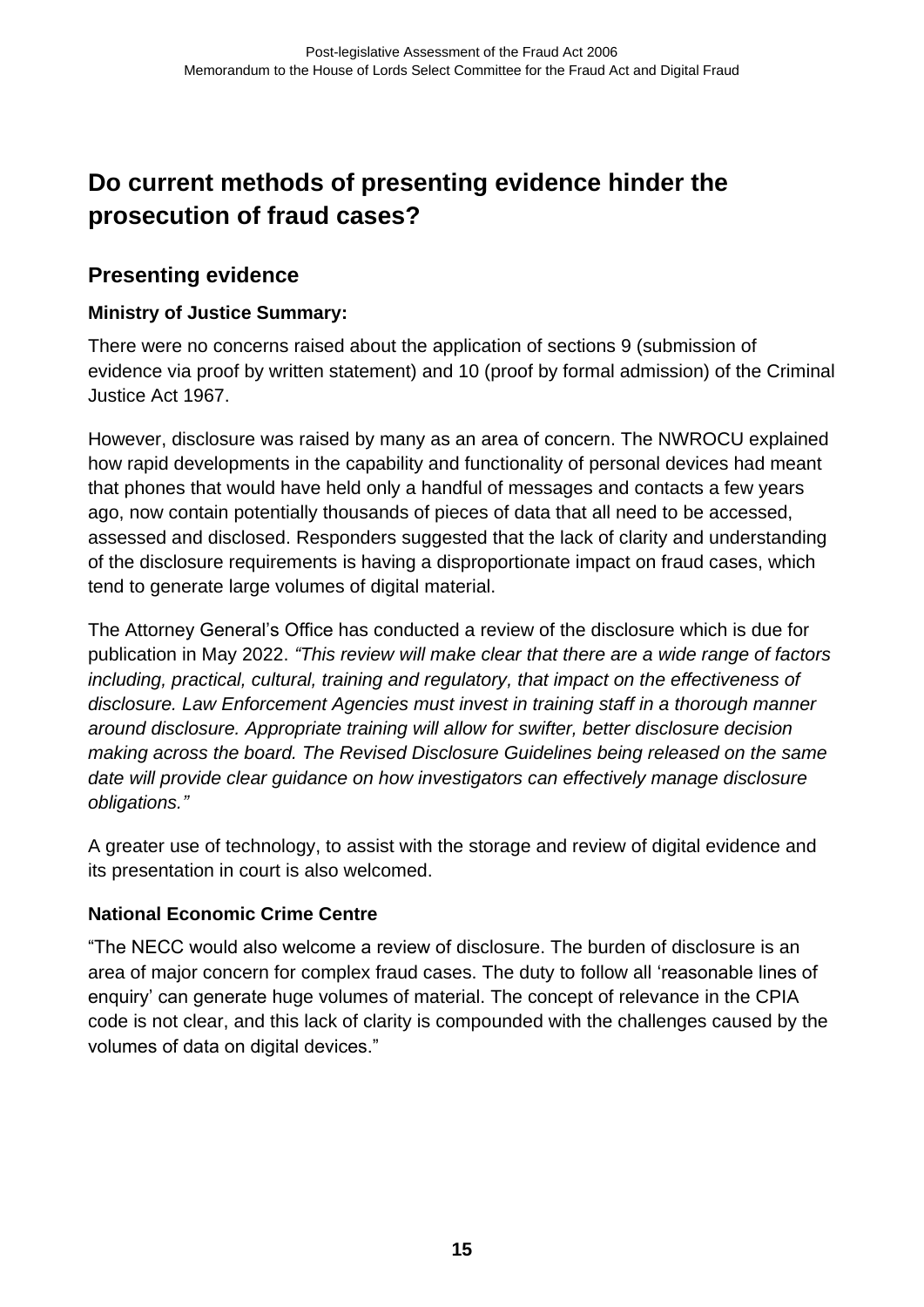## **North West Regional Organised Crime Unit**

"The hurdles to prosecution are around disclosure and the long-term commitment to resource complex fraud, in that it is rarely afforded the size of team that drugs or firearms investigations benefit from. The issues around disclosure and fraud are often more crucial than other offences as small details such as the wording of one email to an investor can be persuasive of whether the suspect intended to defraud or the behaviour should be dealt with civilly or as a regulatory breach."

## **Police Intellectual Property Crime Unit in the City of London Police**

"…the nature of fraud cases, often with significant digital material, can be extremely difficult to present to a jury, who often have little to basic level computer knowledge. Additionally, the digital element of fraud cases means that the unused material is so voluminous, that it takes significant time and resource to complete. The cases are expensive to prosecute due to the intense disclosure obligations and requests from the CPS. This is true on even simple digital cases."

## **National Lead Force – Fraud Investigation Team in the City of London Police**

"...court processes and presentation of cases must be updated further and technology needs to be better adapted and used within the court itself. Were we to make better adaptation of the use of screens, iPads and other devices we could present a complex fraud case in a much better more succinct way."

"Another associated issue is that there is a reoccurring problem in fraud investigations which is the sheer quantity of material, however, this can be mitigated by effective disclosure training and the development of technology that can assist with storing and reviewing that material."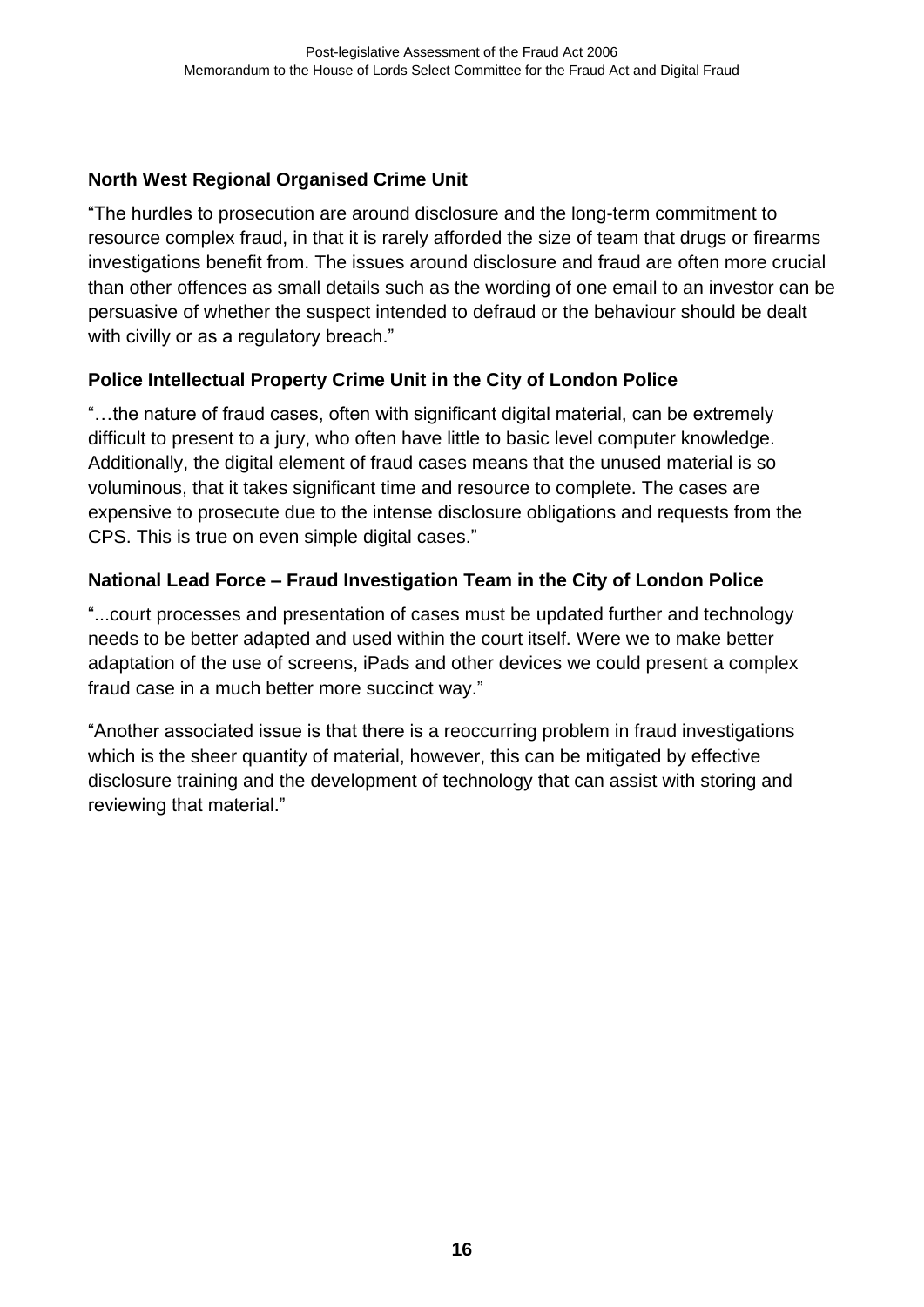## <span id="page-20-0"></span>**Legal issues: conspiracy to defraud**

## <span id="page-20-1"></span>**Background**

The common law offence of conspiracy to defraud criminalises agreements to dishonestly defraud another that may not otherwise amount to a criminal offence in their own right The Law Commission's report, on which the Act is based, recommended that the common law offence of conspiracy to defraud should be abolished. However, most responses to the subsequent Home Office's consultation opposed the abolition.

A wide range of stakeholders and practitioners were opposed to repeal including senior Appeal Court Judges, the CPS, the Serious Fraud Office, the Association of Chief Police Officers, the Fraud Advisory Panel, the Law Society, the British Bankers Association, the Confederation of British Industry and the NHS Counter Fraud and Security Management Service.

The main concern was that abolition of the common law charge would seriously hamper the ability of law enforcement to target the most serious complex fraud cases and that they would not be adequately covered by either statutory conspiracy or the Fraud Act offences. To avoid any potential risk to the effective prosecution of fraud, the Government decided not to abolish the conspiracy to defraud offence at that time, but instead to wait and see how the new offences were used and whether in time they would prove capable of replacing conspiracy to defraud.

## <span id="page-20-2"></span>**2012 Assessment**

In 2012, a post-legislative assessment of the Fraud Act 2006 considered whether there was a continuing need for the conspiracy to defraud offence or if the Fraud Act had proved itself capable of dealing with the types of behaviour being prosecuted as 'conspiracy to defraud'.

The consensus view from the City of London Police, Crown Prosecution Service, Serious Fraud Office and Attorney General's Office and Department for Work and Pensions was that conspiracy to defraud remained essential in tackling large or complex frauds involving multiple offences and defendants. The behaviour could be charged under the Fraud Act or with a series of statutory conspiracy offences but it would not accurately reflect the size or complexity of the offending involved.

Conspiracy to defraud allowed the totality of the criminal enterprise to be captured in one short count which enabled the court to see the whole picture, encompassing a broader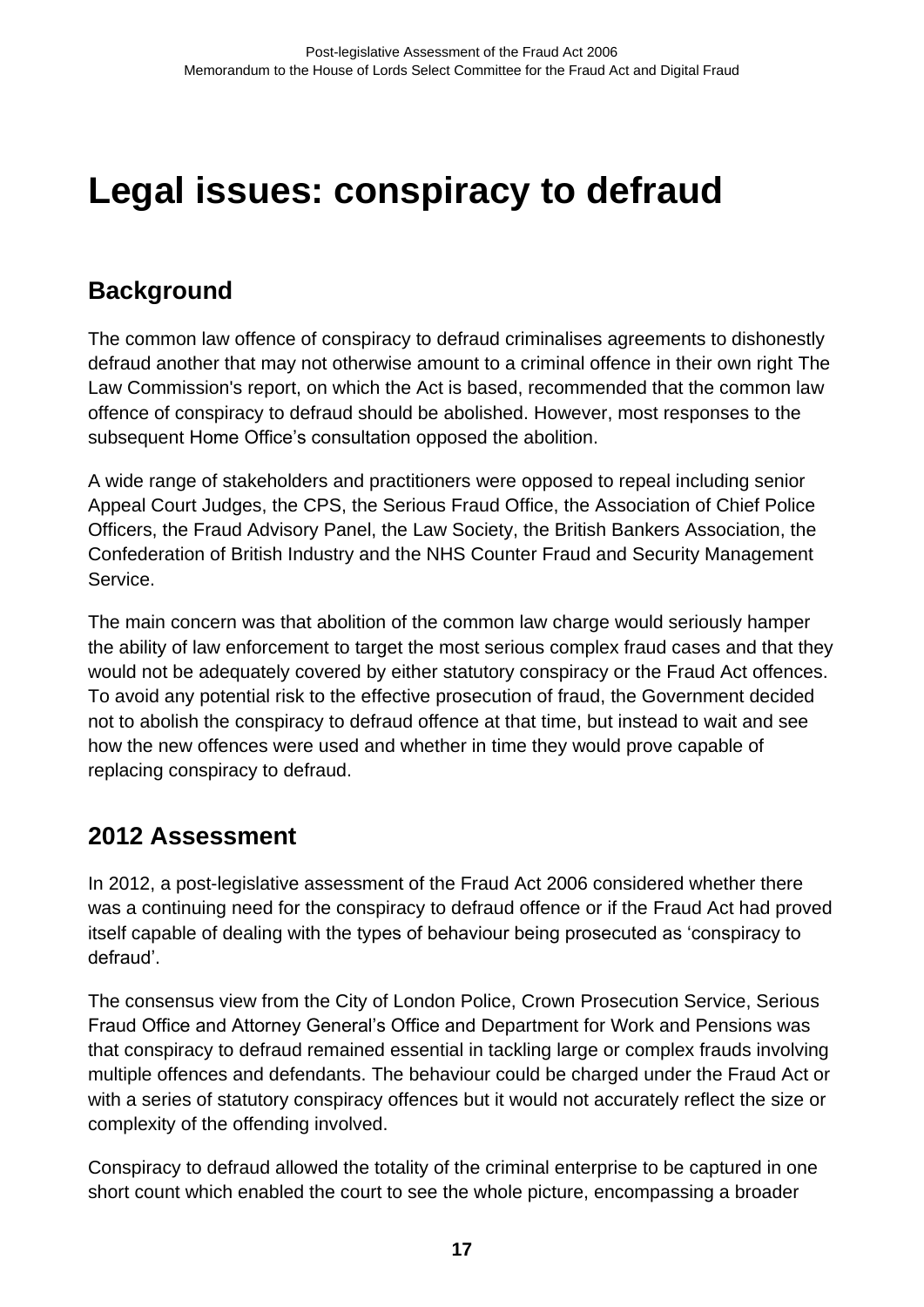range of criminal behaviour than would be possible with a series of statutory conspiracy offences. Crucially, this avoided the case being split into separate trials where relevant evidence in one trial may be deemed inadmissible in another.

The 'conspiracy to defraud' offence was also found to be useful in cases where limitations in the scope of statutory conspiracy would not capture certain types of secondary participation in the conspiracy.

The 2012 review concluded that there was a continuing need for the conspiracy to defraud offence. It allowed the effective prosecution of complex fraud cases involving multiple offences and defendants and it was the only way to provide the court with the full nature, extent and scale of the offending and each parties role within it. Statutory conspiracy and the offences under the Fraud Act did not provide a suitable alternative, so repealing the common law offence would necessitate further legislation to effectively perform the exact same function.

## <span id="page-21-0"></span>**Current assessment**

## **Conspiracy to defraud**

## **Ministry of Justice Summary:**

Responses suggest that conspiracy to defraud still plays a vital role in tackling the most serious and complex fraud cases involving multiple offences and defendants. Practitioners do not believe that other offences can capture the full extent of offending in those fraud cases where multiple people have played a separate role to perpetrate the fraud. They feel that its abolition would create a gap the current legislation is unable to fill at a time when incidences of fraud are increasing. The consensus view is that it should not be abolished.

## **National Lead Force – Fraud Investigations Team in the City of London Police:**

"It appears to be an effective tool when dealing with offences that do not fall clearly into any of the offences determined within the Fraud Act 2006. Whilst it is unlikely to be charged over statutory offences it can be appropriate to use it at the outset of a fraud investigation when arrests are necessary and the full facts of the offending are not yet known."

"…it allows investigators to incorporate individuals who may not have committed the initial/main offence but ultimately followed a course of conduct to commit an offence."

"...if the offence were repealed, they would have no suitable alternative to cover conspiracy offences under the Fraud Act 2006. It is important legislation in prosecuting a number of offence types, particularly investment fraud (boiler rooms etc)."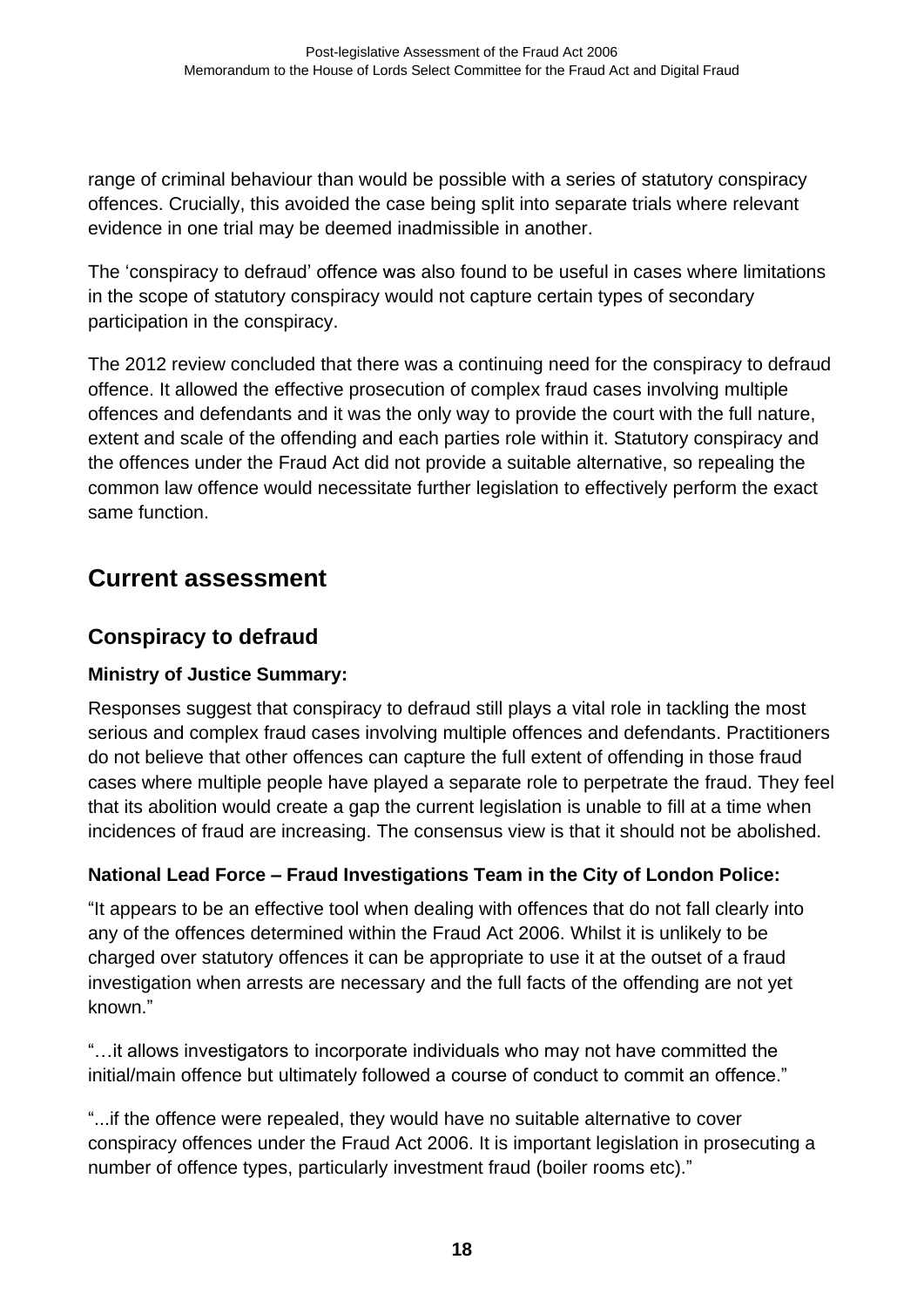"… suspects who operate fraudulent enterprises like Boiler Rooms cause significant financial & emotional harm to victims. Often they admit their legitimate role in the company but blame others for the illegal parts of the business which also leads to 'fall guys' being blamed. There are also defendants who hide behind claims that their mindset was one of legitimate business and they merely provided the infrastructure such as software etc. Preserving legislation, such as common law conspiracy to defraud is the best charge and best policing tool for such cases."

## **National Fraud Intelligence Bureau in the City of London Police**

"…Common law conspiracy is much wider than statutory conspiracy, as it does not require the agreement to be in respect of the commission of a substantive criminal offence. It is a very wide offence and catches conduct that might not constitute and offence but which, because two or more people agreeing to do it with intent, becomes an offence."

## **Dedicated Card and Payment Crime Unit in the City of London Police**

"The DCPCU will often dismantle organised crime groups whereby each individual member has a specific role, individually charging a series of offences does not allow the full gravity of the offending to be presented…Conspiracy to defraud charges allow the totality of the groups harm to be prosecuted."

## **National Economic Crime Centre**

"The NECC is supportive of retaining a 'conspiracy to defraud' offence, which remains vital and is used consistently in bringing indictments against larger and more complex fraud cases. This offence is important in ensuring that wide-ranging fraud schemes with significant criminality are accurately represented and indicted. Removing this offence would reduce the capability of UK Law Enforcement to investigate and prosecute fraud cases to the true extent of the criminality demonstrated."

## **Serious Fraud Office**

"The SFO would strongly support the offence remaining in place. Given the complexity of SFO cases, and the fact that many investment fraudsters seldom made representations directly to victims (instead using a large number of sales agents, sometimes selfemployed) which can make it difficult to demonstrate 'fraud by false representation'. 'Conspiracy to defraud' often works well in SFO cases, as a series of events and activities over a long period of time can be wrapped up into a single offence to show an overarching fraud."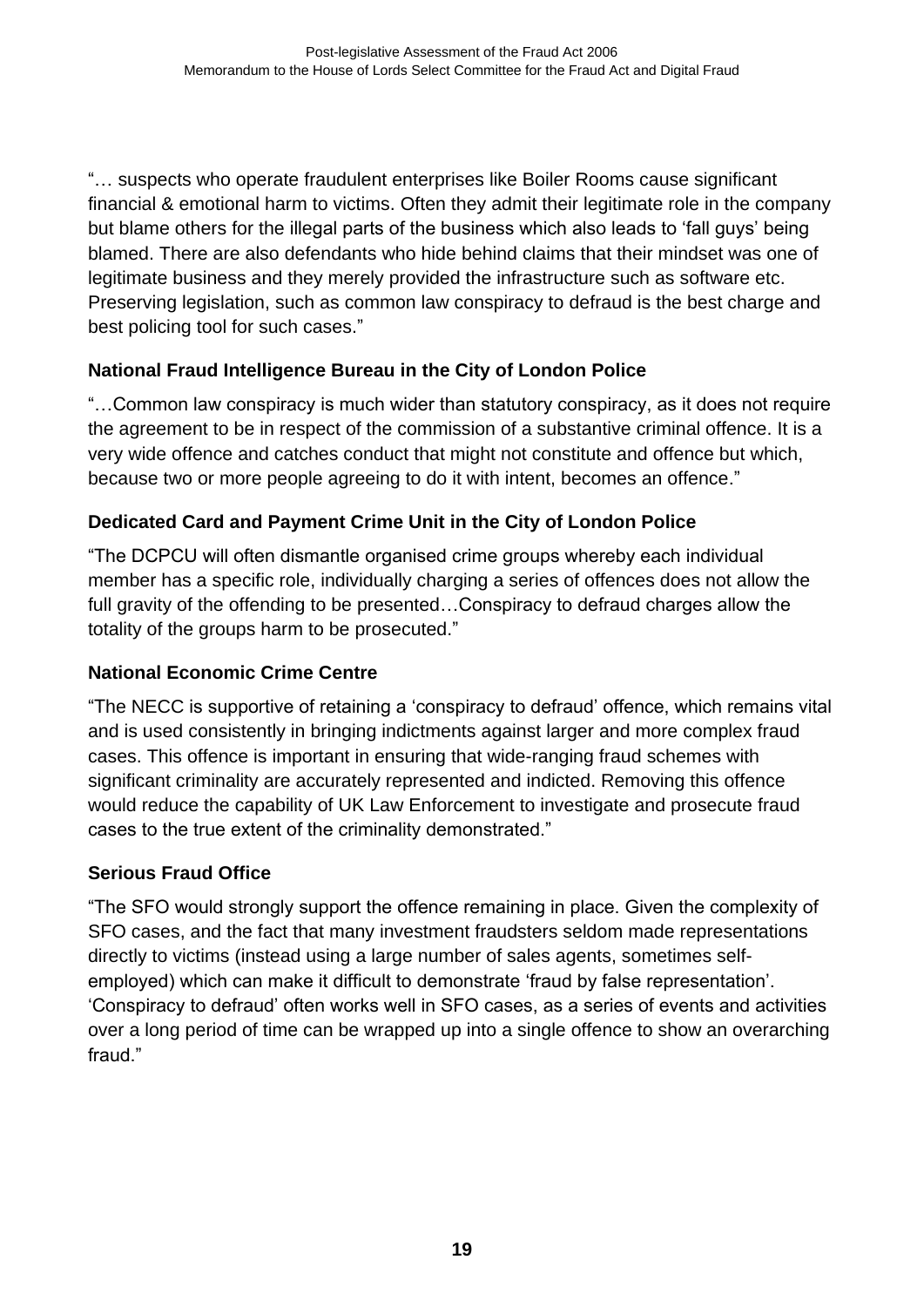## <span id="page-23-0"></span>**Conclusion**

The nature of fraud cases makes them difficult to prove. The Fraud Act 2006 was enacted to give law enforcement the tools they needed to tackle it effectively. The responses obtained in the review show that fifteen years on, the Fraud Act 2006 continues to deliver on its objectives and is still regarded as an incredibly useful piece of legislation. The offences are wide enough to cover most fraudulent offending, including those which are digitally enabled, and flexible enough to adapt to developing technology. Practitioners are satisfied that the core offences are fit for purpose and meet their needs and do not require amendment. Respondents overwhelming felt that the common law offence of conspiracy to defraud continues to be useful and should remain. Its ability to address the complexity and scale of multi-handed frauds is not otherwise capable of being caught under the Act is invaluable and it should simply be left alone.

Some useful suggestions were made on how the wider fraud framework could be improved which may be beneficial to explore.